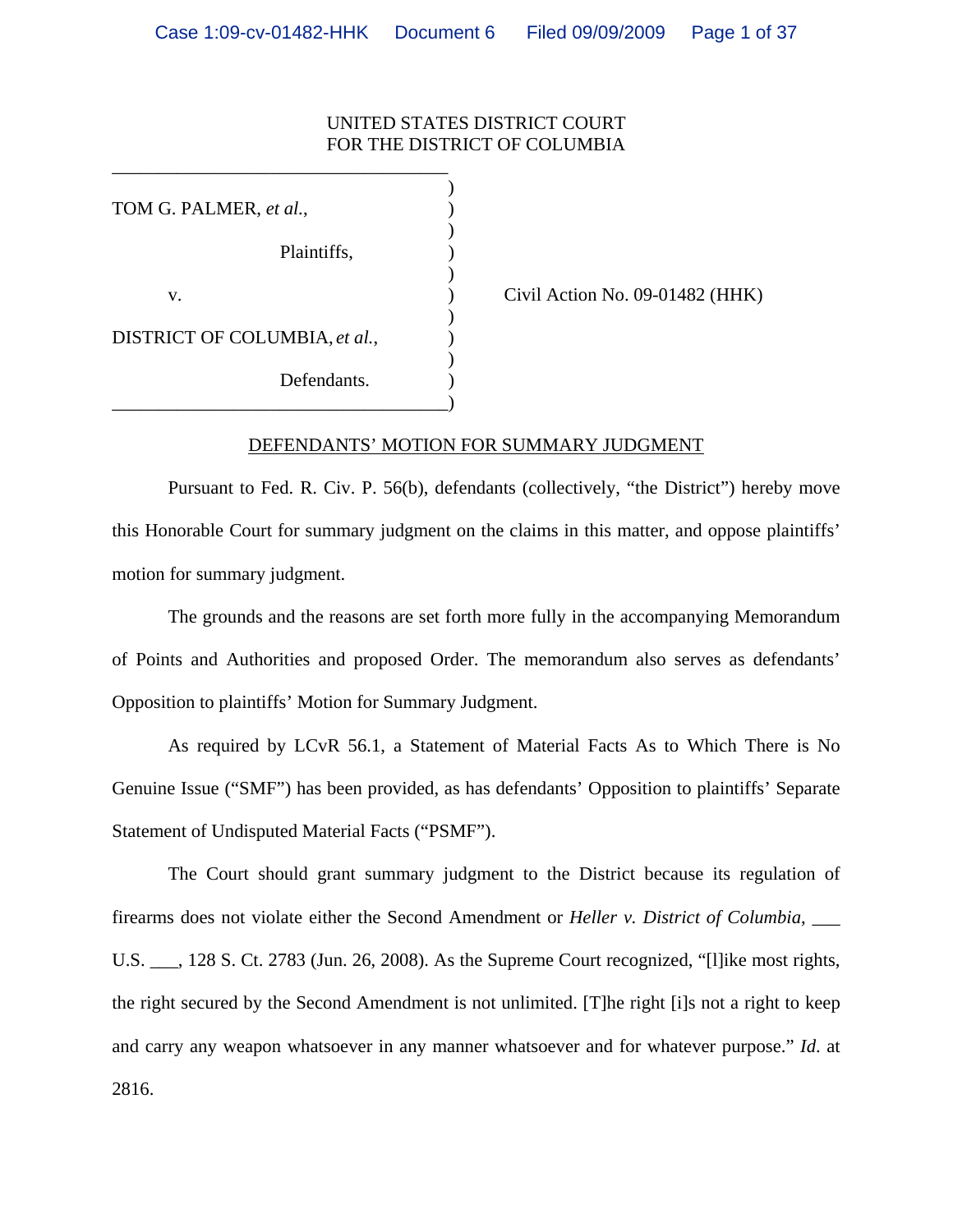Despite this language, plaintiffs baldly claim that the "Second Amendment guarantees the right to carry handguns in public for self-defense." P.Mem. at 6. That conclusion is incorrect. Plaintiffs attempt to stretch the language of *Heller* far beyond what the Supreme Court found to be protected by the Second Amendment—"the right of law-abiding, responsible citizens to use arms in defense of hearth and home." 128 S. Ct. at 2821. Plaintiffs' invocation of various snippets of language from *Heller*—that "the right to keep and carry arms" authorizes the public carrying of weapons—is not supported by that decision, or any other controlling decision. Plaintiffs rely almost exclusively on legal treatises or inapposite, outdated decisions from other jurisdictions.

The District's regulation of handguns at issue here is squarely in the mainstream and eminently reasonable, minimally intruding on the right announced in *Heller* to bear arms for the protection of "hearth and home," while at the same time safeguarding public safety under traditional police powers.

DATE: September 9, 2009 Respectfully submitted,

 PETER J. NICKLES Attorney General for the District of Columbia

 GEORGE C. VALENTINE Deputy Attorney General, Civil Litigation Division

 /s/ Ellen A. Efros ELLEN A. EFROS, D.C. Bar No. 250746 Chief, Equity Section I 441 Fourth Street, N.W.,  $6^{th}$  Floor South Washington, D.C. 20001 Telephone: (202) 442-9886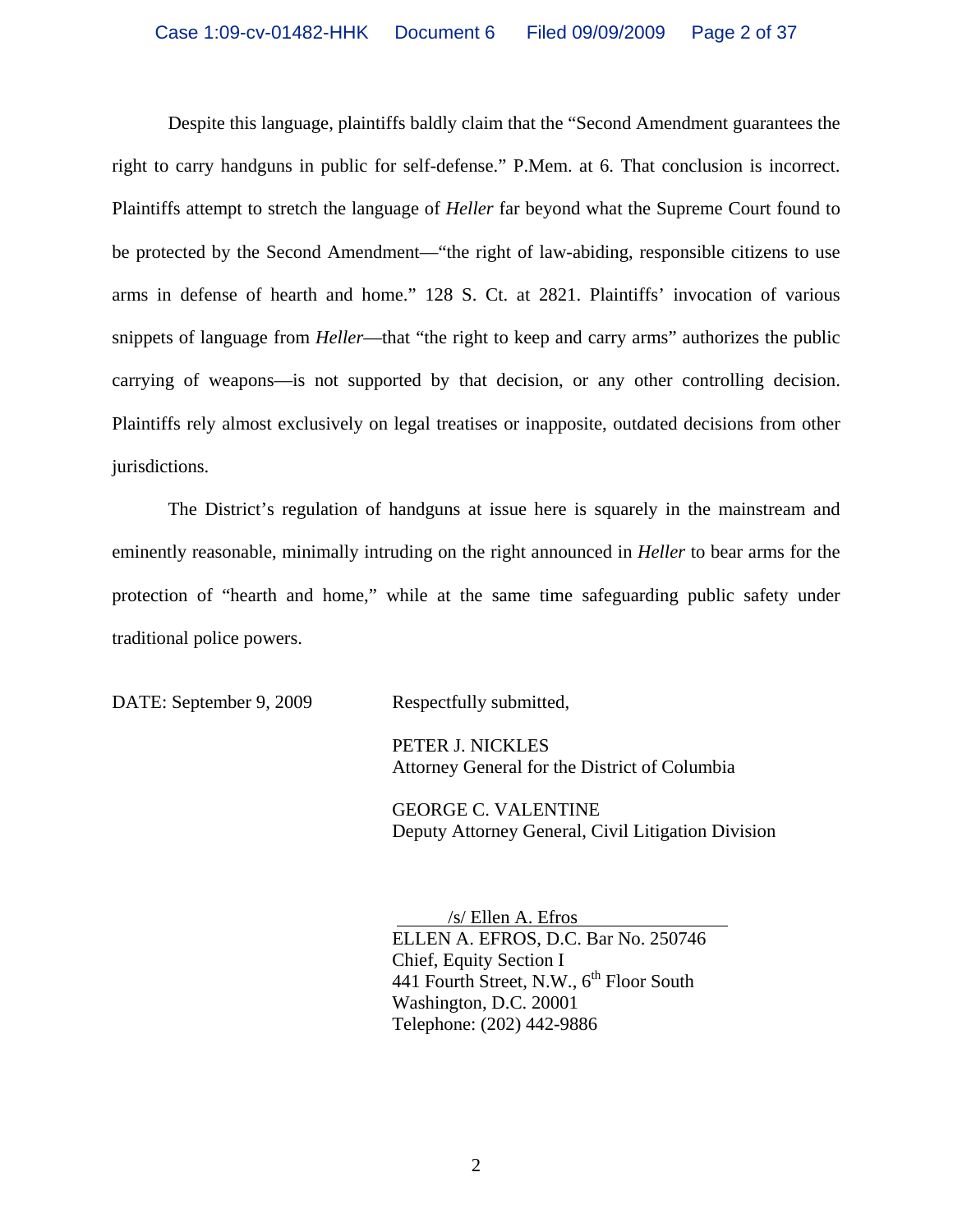/s/ Andrew J. Saindon ANDREW J. SAINDON, D.C. Bar No. 456987 Assistant Attorney General Equity I Section 441 Fourth Street, N.W.,  $6<sup>th</sup>$  Floor South Washington, D.C. 20001 Telephone: (202) 724-6643 Facsimile: (202) 730-1470 andy.saindon@dc.gov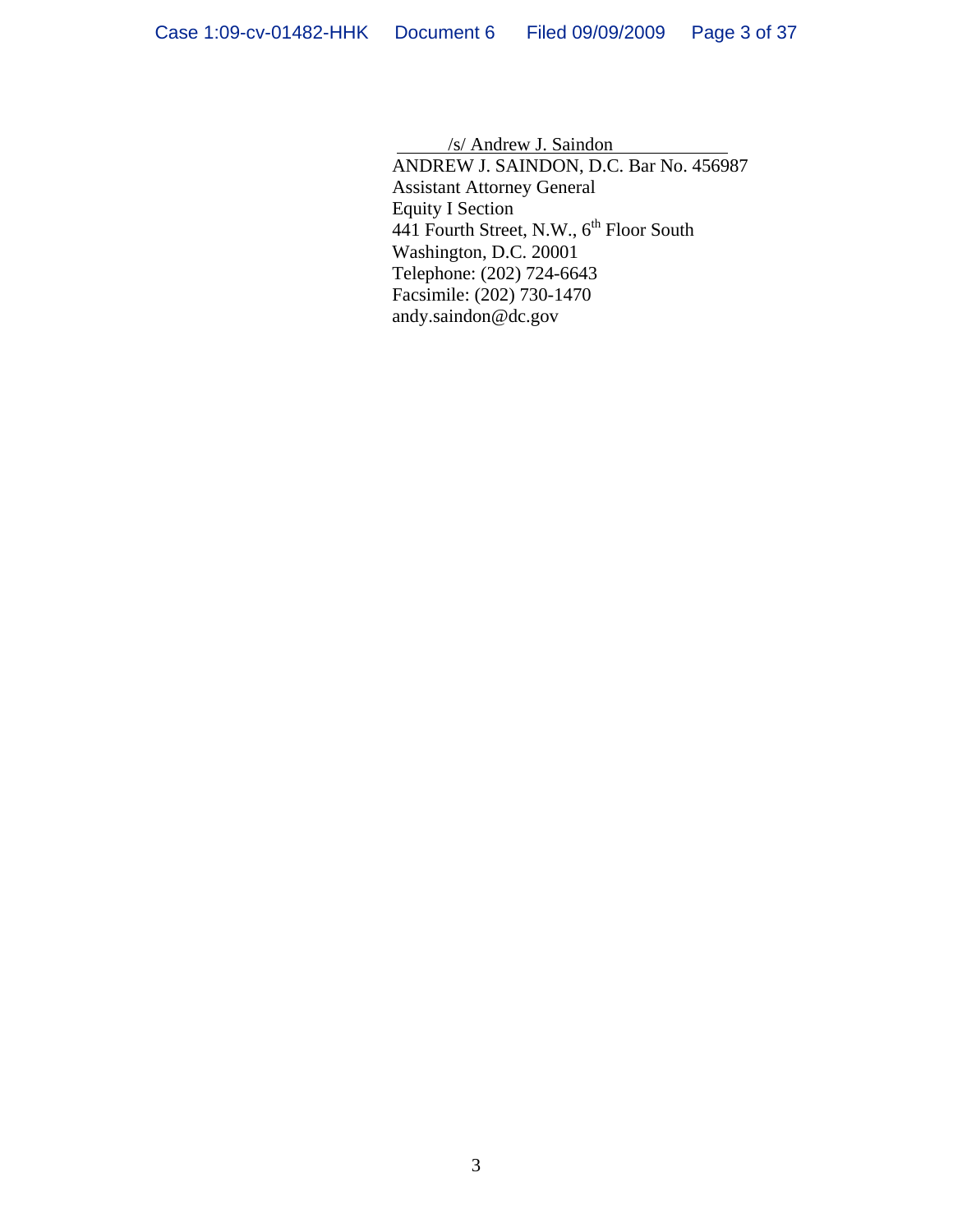## UNITED STATES DISTRICT COURT FOR THE DISTRICT OF COLUMBIA

| TOM G. PALMER, et al.         |  |
|-------------------------------|--|
| Plaintiffs,                   |  |
| V.                            |  |
| DISTRICT OF COLUMBIA, et al., |  |
| Defendants.                   |  |

\_\_\_\_\_\_\_\_\_\_\_\_\_\_\_\_\_\_\_\_\_\_\_\_\_\_\_\_\_\_\_\_\_\_\_\_

Civil Action No. 09-01482 ( $HHK$ )

# MEMORANDUM OF POINTS AND AUTHORITIES IN SUPPORT OF DEFENDANTS' MOTION FOR SUMMARY JUDGMENT AND IN OPPOSITION TO PLAINTIFFS' MOTION FOR SUMMARY JUDGMENT

Defendants (collectively, "the District"), pursuant to Fed. R. Civ. P. 56(b), move this Court for summary judgment.<sup>1</sup> This memorandum of points and authorities is provided in support of the defendants' dispositive motion in accordance with LCvR 7.1(a), and in opposition to plaintiffs' motion for summary judgment. As required by LCvR 56.1, a Statement of Material Facts As to Which There is No Genuine Issue ("SMF") has been provided, as well as the District's Opposition to Plaintiffs' Separate Statement of Undisputed Material Facts.

<sup>&</sup>lt;u>1</u> <sup>1</sup> Defendants are the District of Columbia and Cathy Lanier, Chief of the Metropolitan Police Department ("MPD"). Although plaintiff purports to sue defendant Lanier in her individual capacity, "nothing in the complaint would support an allegation that [she] acted outside of [her] official capacit[y] or outside of [her] official authority," hence the claims should be construed "as if they were brought against the defendant [t] only in [her] official capacit[y]." *Thomas v. Knight*, 257 F.Supp.2d 86, 88 (D.D.C. 2003) (citing *Briggs v. Goodwin*, 569 F.2d 10, 15 (D.C. Cir. 1977)).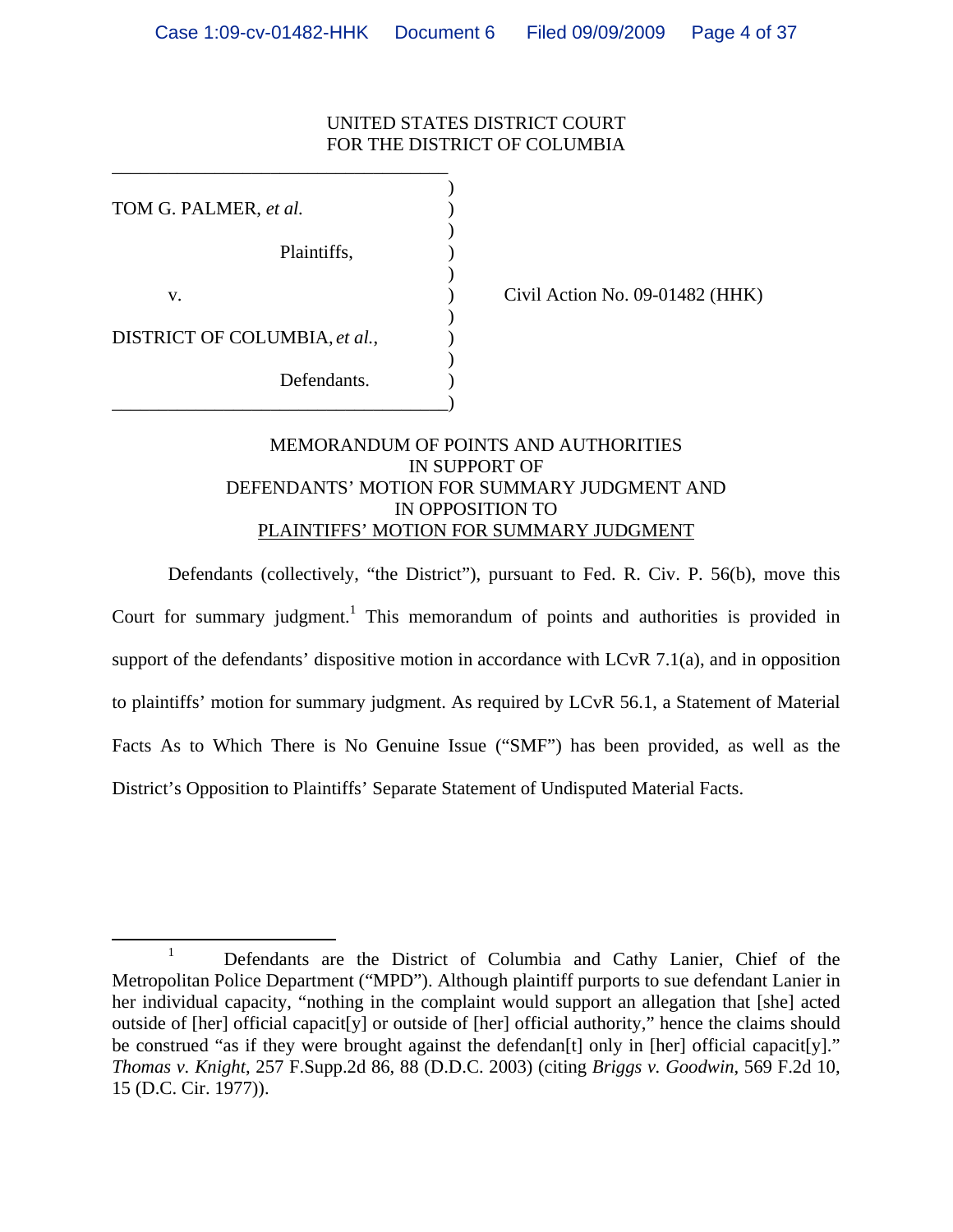#### I. Factual and Procedural Background

In *District of Columbia v. Heller*, \_\_\_ U.S. \_\_\_, 128 S. Ct. 2783 (Jun. 26, 2008) ("*Heller*"), the Supreme Court concluded that the Second Amendment protects the right to possess a firearm for the purpose of self-defense within the home. *Heller*, 128 S. Ct. at 2818; SMF ¶ 1. The Court ruled out "rational basis" review but otherwise declined to establish a level of scrutiny for examining firearms regulation under the Second Amendment. *Heller*, 128 S. Ct. at 2817–18 & n.27; SMF ¶ 2.

The Court confirmed that the Second Amendment has various limits. "Like most rights, the right secured by the Second Amendment is not unlimited [and] not a right to keep and carry any weapon whatsoever in any manner whatsoever and for whatever purpose." *Heller*, 128 S. Ct. at 2816; SMF ¶ 3. The Court explicitly noted that it was *not* exhaustively analyzing the scope of any right guaranteed by the Second Amendment, but did reaffirm "longstanding prohibitions on the possession of firearms by felons and the mentally ill, or laws forbidding the carrying of firearms in sensitive places such as schools or government buildings, or laws imposing conditions and qualifications on the commercial sale of arms." *Heller*, 128 S. Ct. at 2816–17 & n.26; SMF ¶ 4. The Court also acknowledged the "problem of handgun violence in this country," and that "[t]he Constitution leaves the District of Columbia a variety of tools for combating that problem . . . ." *Heller*, 128 S. Ct. at 2822; SMF ¶ 5.

### *District Law After Heller*

In response to *Heller*, the Council of the District of Columbia acted swiftly to amend the District's gun laws, adopting a number of emergency and temporary measures to bring the District into compliance. *See* Council of the District of Columbia, Committee on Public Safety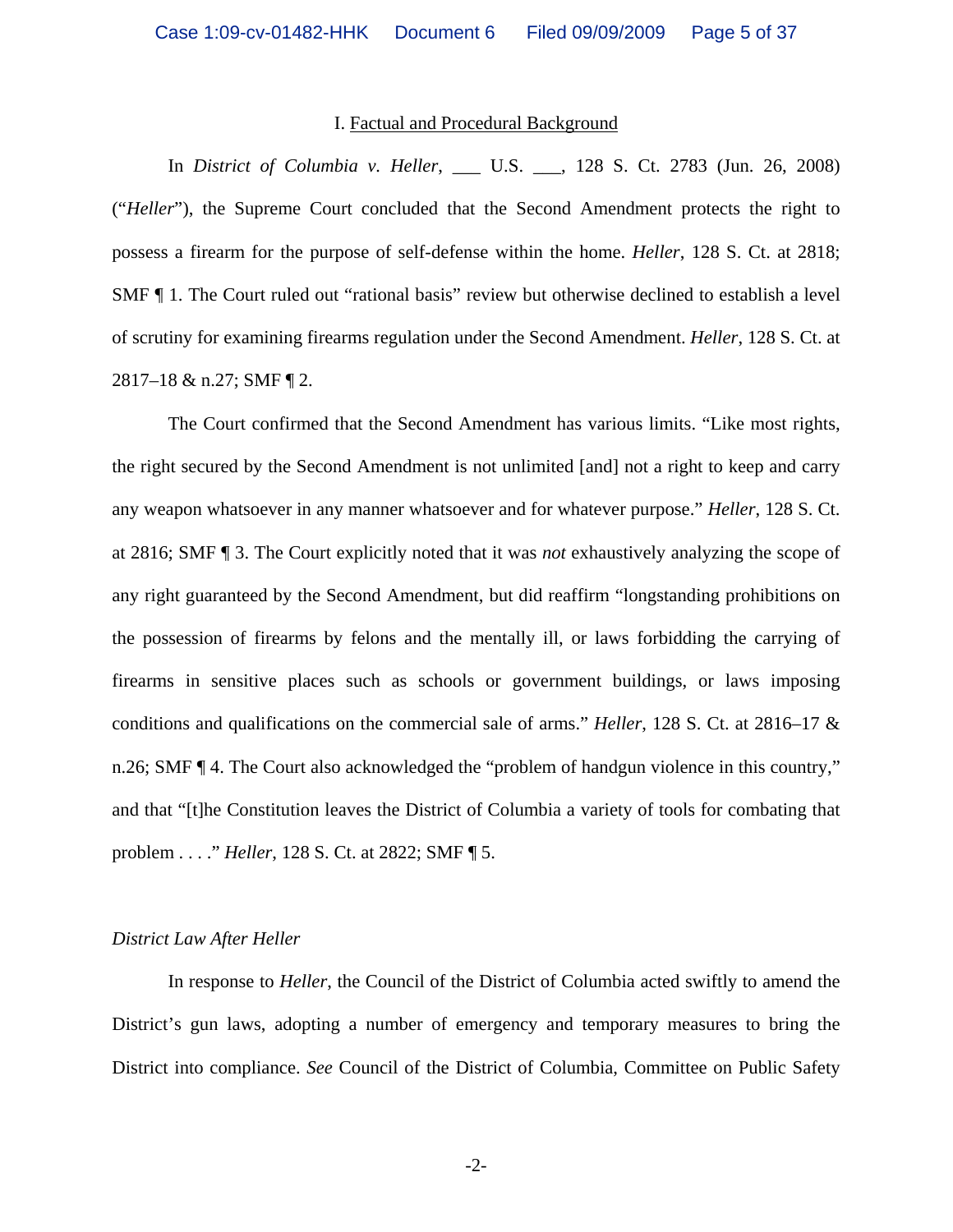and the Judiciary, Report on Bill 17-843, the "Firearms Control Amendment Act of 2008," November 25, 2008 ("FCAA Rep."), at 2 (*available online at* http://www.dccouncil.washington. dc.us/images/00001/20090513152155.pdf); SMF ¶ 6.

The Council took action because in *Heller* the Supreme Court ruled that "District citizens have the right to register handguns for the purpose of self defense in their home." Council of the District of Columbia, Committee on Public Safety and the Judiciary, Report on Bill 17-593, the "Inoperable Pistol Amendment Act of 2008," November 25, 2008, at 3 ("IPAA Rep.") (*available online at* http://www.dccouncil.washington.dc.us/images/00001/20090518113852.pdf); SMF ¶ 7.

The Council held a number of public hearings on amending the District's gun laws, "in order to receive as much public comment as possible . . . ." FCAA Rep. at 3; SMF ¶ 8. The Council heard from dozens of witnesses, including defendant Cathy Lanier, Chief of the MPD. Comm. Rep. at 11–12; SMF ¶ 8. It used such testimony to help craft "laws that reflect standard gun safety practices." Comm. Rep. at 2.

The IPAA was passed unanimously and signed by the Mayor on January 16, 2009. *See* 56 D.C. Reg. 1162 (Feb. 6, 2009); SMF ¶ 9. The IPAA was transmitted to Congress for review on or about February 4, 2009. 155 Cong. Rec. H1040-03 (Feb. 4, 2009). After Congress did not disapprove the act, the law became effective on May 20, 2009. *See* 56 D.C. Reg. 4438 (June 12, 2009); SMF ¶ 9.

The IPAA was passed, *inter alia*, to clarify "that one may carry their own registered firearm in their home and for lawful recreational purposes in light of [*Heller*]." *See* IPAA Rep. at 1; SMF ¶ 10. Nevertheless, "persons should not be carrying real weapons on the street . . . ." IPAA Rep. at 3; SMF ¶ 7. The IPAA also repealed District Official Code § 22-4506 (2001 ed.), which had authorized the Chief of Police to issue licenses to carry a pistol in the District.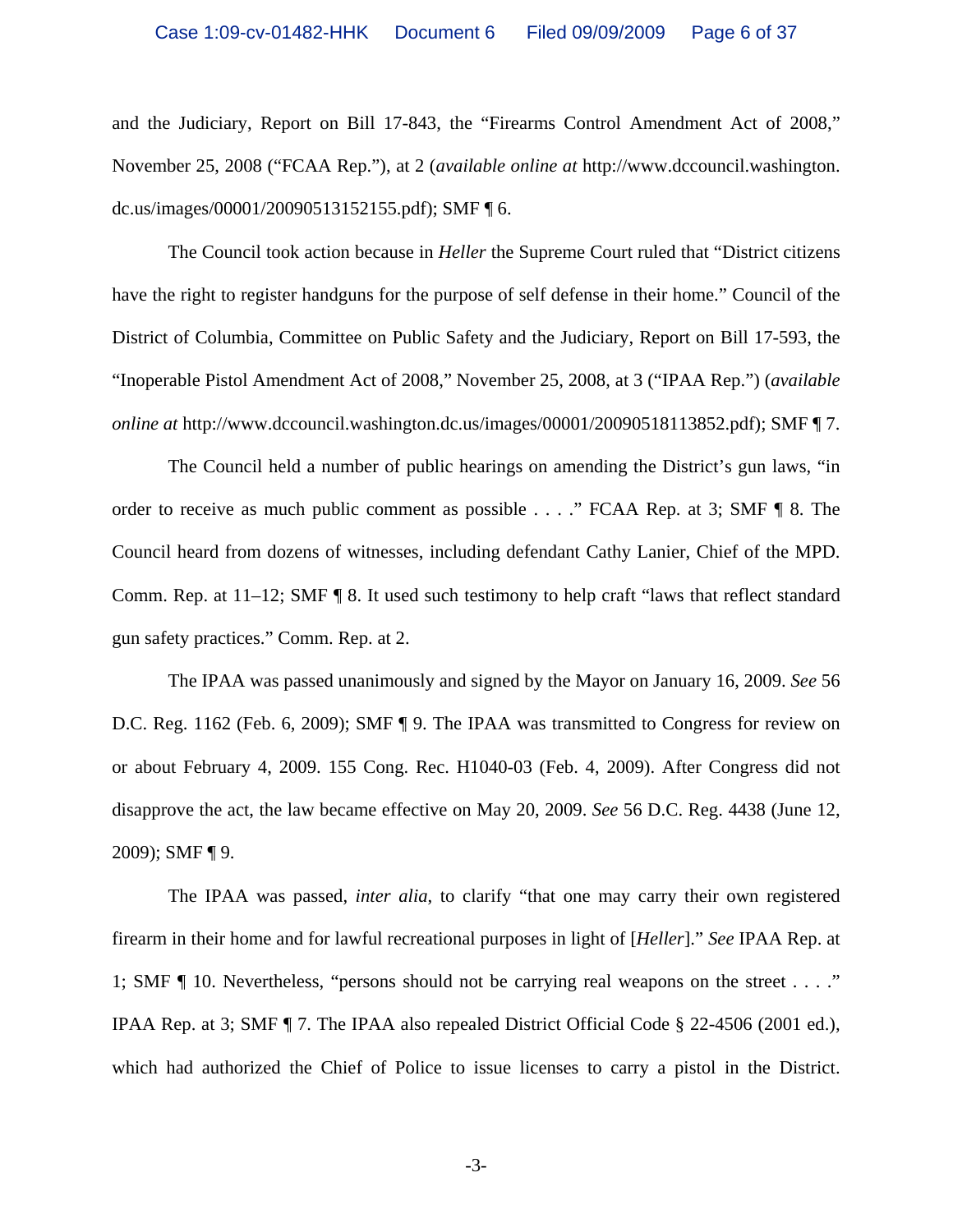"Without repeal, the provision gives the impression that ordinary people (as opposed to law enforcement personnel, the military, certain investigators, etc.) may obtain a license to carry a concealed weapon. Given the unique character of the District, such activity would be unwise." IPAA Rep. at 4; SMF ¶ 10.

The District shares the problem of gun violence with other dense, urban jurisdictions—a problem which is quite different than the experience in the rest of suburban and rural America. The District, however, has a unique distinction: as the nation's capital it hosts a large presence of government and diplomatic officials. Sadly, the District is no stranger to attacks on such officials—the assassinations for Presidents Lincoln and Garfield, attempted assassination of President Reagan, the assassination of former Chilean official Letelier, etc. Government officials and diplomats are constantly moving about the District. The threat of gun violence against them is an especial concern, and one of which we are reminded almost daily in the international news.

IPAA Rep. at 4; SMF ¶ 11.

Congress, in H.R. 6691, the "Second Amendment Enforcement Act," 110<sup>th</sup> Cong., 2<sup>nd</sup>

Sess. (July 31, 2008), proposed to limit the District's ability to regulate firearms. SMF ¶ 13. That

legislation had 135 co-sponsors. *Id*. In testimony in opposition, defendant Lanier cogently

explained how much harder her job would be if the legislation was enacted:

[I]t would be far more difficult for MPD and Federal law enforcement agencies in the District of Columbia to ensure safety and security in the Nation's Capital.

[P]rotecting government officials and infrastructure is a challenge for every city in the United States. But in Washington, DC, the likelihood of attack is higher, and the challenges to protecting the city are greater.

[T]he high-profile human targets—from the Nation's top elected leaders to the more than 400 foreign dignitaries that make official visits to DC each year—are also an obvious and attractive target.

[I]n addition to assisting the Secret Service with daily movements of the President and Vice President around the city, and protecting foreign dignitaries, MPD also provides security support for more than 4,000 special events annually. [I]magine how difficult it will be for law enforcement to safeguard the public, not to mention the new President at the Inaugural Parade, if carrying semi-automatic rifles were to suddenly become legal in Washington.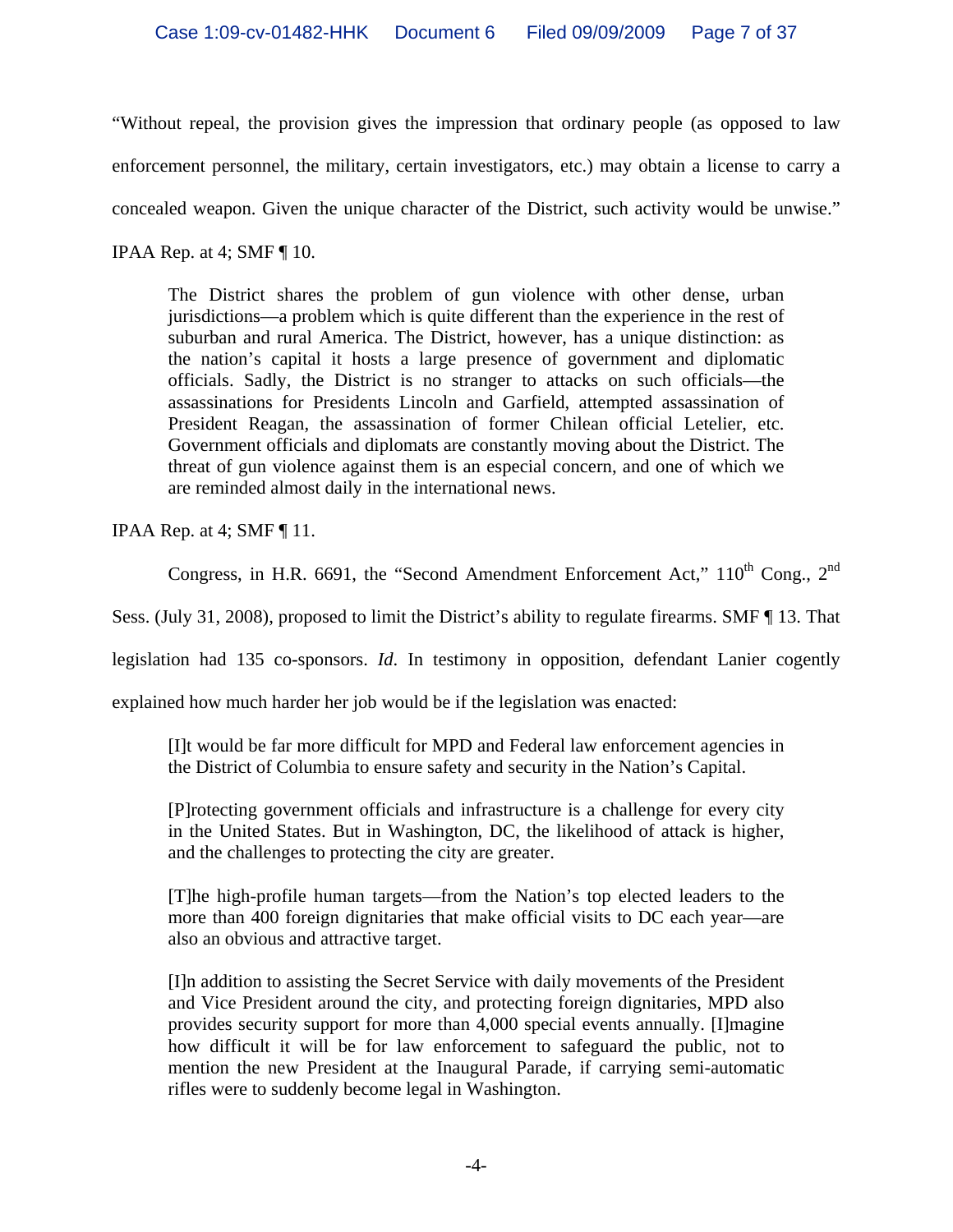[A]llowing [weapons] to be carried in a large number of places outside the home will make this job much more dangerous and difficult.

It is clear to me and others engaged every day in securing DC against terrorism that our city is unique.

*Hearing on the Impact of Proposed Legislation on the District of Columbia's Gun Laws Before* 

*the House Comm. on Oversight & Government Reform* (Sept. 9, 2008) (Testimony of Cathy L.

Lanier, Chief of Police) at 2–4 (a copy of Chief Lanier's congressional testimony is attached to

the FCAA Report online); SMF ¶ 14. The Chief noted the irony that even she was prohibited

from carrying her gun into the Supreme Court to hear the arguments in *Heller*:

The Federal Government considers the Court building to be so sensitive that, no matter who you are, you cannot wear your firearm in the building.

I would argue that similar caution should apply to the District of Columbia. [T]he District of Columbia, as the seat of the Federal government, with its multitude of critical official and symbolic buildings, monuments, and events, and high-profile public officials traversing its streets every day, is a city filled with "sensitive" places. Our laws should reflect that reality.

Testimony at 5; SMF ¶ 15.

The Committee on Public Safety and the Judiciary noted its belief that the District's firearms laws "comply with [*Heller*], while at the same time allow[ing] the District to protect its citizens and maximize public safety with reasonable and sensible gun policy." FCAA Rep. at 10; SMF ¶ 17.

District law currently allows a person holding a valid registration for a firearm to carry the firearm "[w]ithin the registrant's home; [w]hile it is being used for lawful recreational purposes; [w]hile it is kept at the registrant's place of business; or [w]hile it is being transported for a lawful purpose as expressly authorized by District or federal statute . . . ." D.C. Official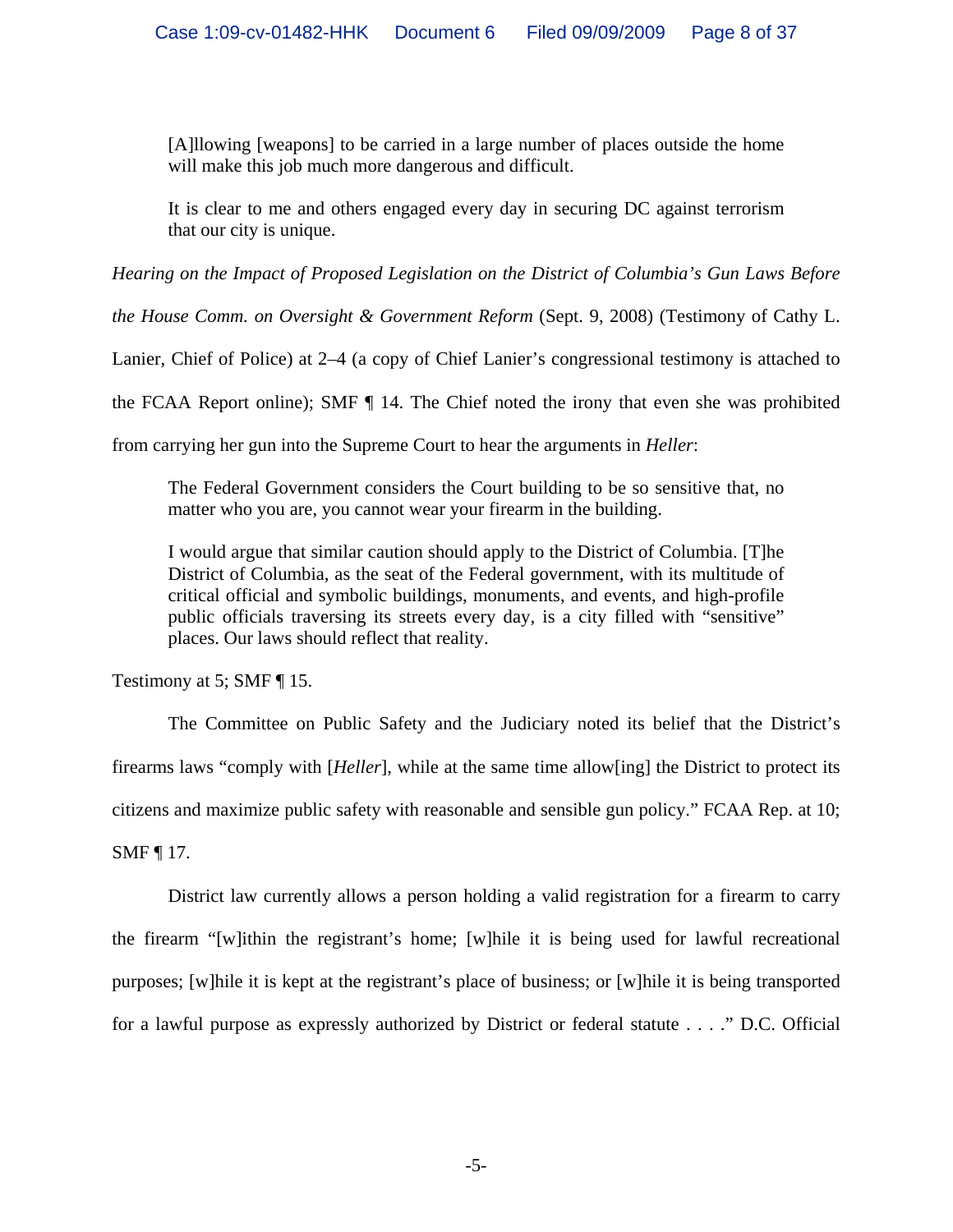Code § 22-4504.01; SMF ¶ 20. Exemptions also allow current and retired law-enforcement officers to carry weapons. D.C. Official Code  $\S 22-4505$ <sup>2</sup>

The first suit challenging the District's efforts to comply with *Heller* was filed a month after that decision, just two weeks after the District's first emergency legislation. *See* FCAA Rep. at 2; *Heller v. District of Columbia*, 08-01289 (RMU) (D.D.C.) (Complaint filed July 28, 2008).<sup>3</sup>

Plaintiffs in the instant matter filed suit on August 6, 2009, pursuant to 42 U.S.C. § 1983. Specifically, plaintiffs allege that the District's refusal to register the guns of non-residents violates plaintiffs' "rights to travel and equal protection," Complaint ¶ 42, and that the District's "complete ban on the carrying of handguns in public by almost all individuals" *id*. ¶ 39, violates their rights under the Second Amendment to the Constitution.

Plaintiffs filed their Motion for Summary Judgment on August 26, 2009.

# II. Summary of Argument

The District's regulation of firearms is subject to "reasonableness" review. The specific provisions challenged survive Second Amendment review. While the District of Columbia is

 <sup>2</sup> <sup>2</sup> The IPAA also "revis[ed] the requirements pertaining to the transportation of firearms to more closely parallel federal law . . . ." IPAA Rep. at 4. District law now provides that persons not otherwise prohibited "shall be permitted to transport a firearm for any lawful purpose from any place where he may lawfully possess and carry the firearm to any other place where he may lawfully possess and carry the firearm . . . ." D.C. Official Code § 22-4504.02(a). If transportation is to occur by vehicle, the firearm must be unloaded, and neither the firearm nor any ammunition "shall be readily accessible or directly accessible . . . ." *Id*., § 22-4504.02(b)(1). If transportation is in a manner other than in a vehicle, the firearm must be unloaded, inside a locked container, and separate from any ammunition. *Id*., § 22-4504.02(c). *Cf.* Firearms Owners' Protection Act, *codified at* 18 U.S.C. § 926A *et seq*.

<sup>3</sup> Plaintiffs in No. 08-1289 similarly brought suit under 42 U.S.C. § 1983 and challenged almost every substantive provision of the District's revised gun laws under the Second Amendment and *Heller*. Dispositive briefing is ongoing in that case.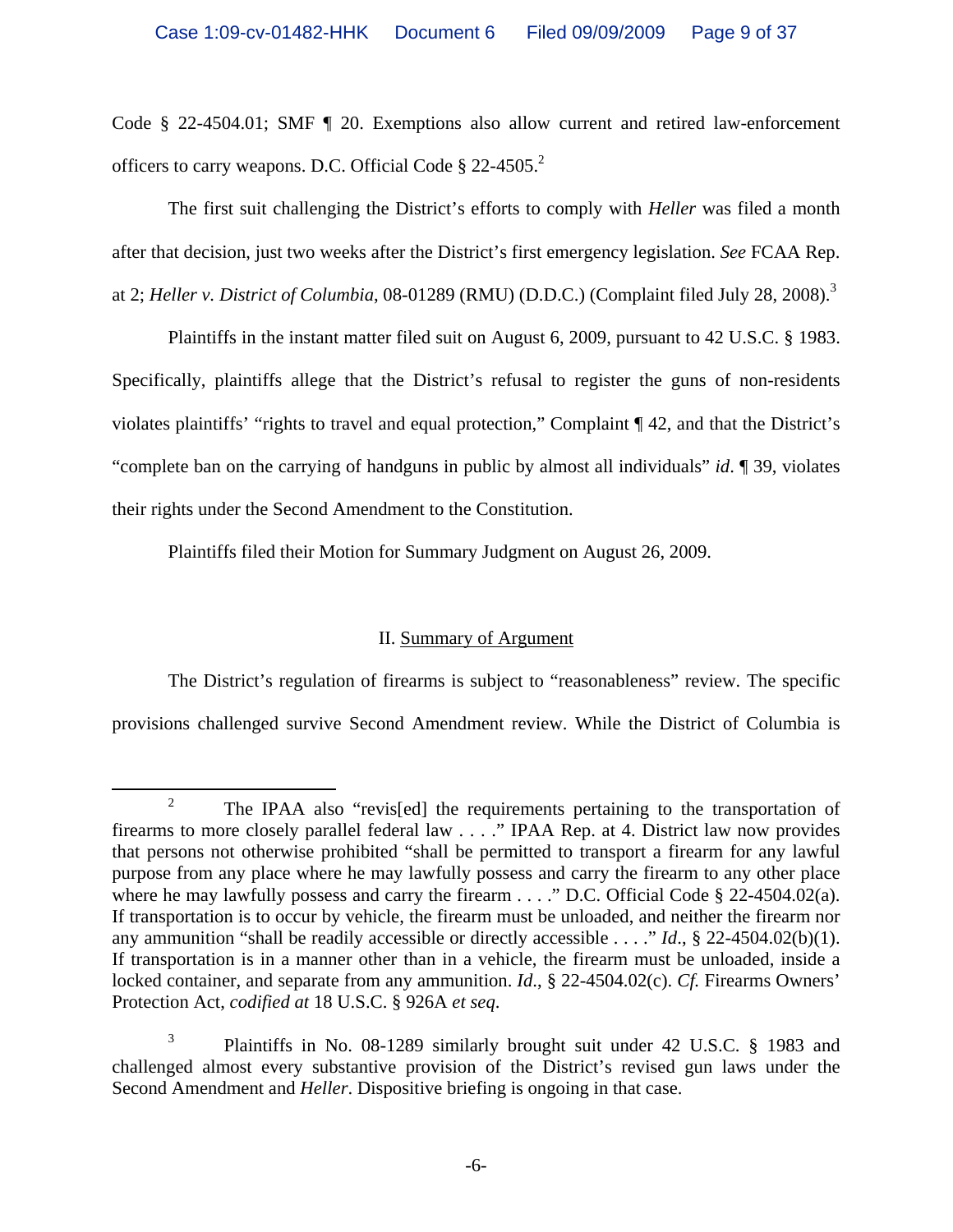### Case 1:09-cv-01482-HHK Document 6 Filed 09/09/2009 Page 10 of 37

unique—as the seat of the federal government—it also shares characteristics of other dense, urban jurisdictions. This *sui generis* combination of factors more than justifies the District's reasonable regulation of handguns challenged here.

In enacting the provisions at issue, Congress and the Council responded to the dangers posed by handguns (and other dangerous weapons) and sensibly concluded that residency requirements and a continuing prohibition on carrying such weapons in public would mitigate those potential dangers, while still allowing the exercise of the right enunciated in *Heller*. Because these judgments about how best to protect public health and safety are reasonable and entitled to substantial deference, the law should be upheld.

Plaintiffs provide no controlling or persuasive authority for their conclusion that the right to bear arms universally encompasses the right to carry handguns in public; for over a century and a half, it has been illegal to do so in the nation's capital. Such longstanding law and policy cannot be overturned on the basis of plaintiffs' flimsy showing.

Plaintiffs' right to travel is in no way impeded by District law. Notwithstanding its unique position, the District's gun regulations should not be based on a "lowest common denominator" analysis.

The Council properly acted to reduce the many potential harms of handguns while still allowing residents to exercise their Second Amendment rights. Its reasonable legislative judgment should be upheld.

#### III. Argument

## A. Summary Judgment Principles and Principles Related to Facial and As-Applied Challenges and Equal-Protection Analysis

While a court "must assume the truth of all statements proffered by the party opposing summary judgment," it need not consider wholly conclusory statements for which no supporting

-7-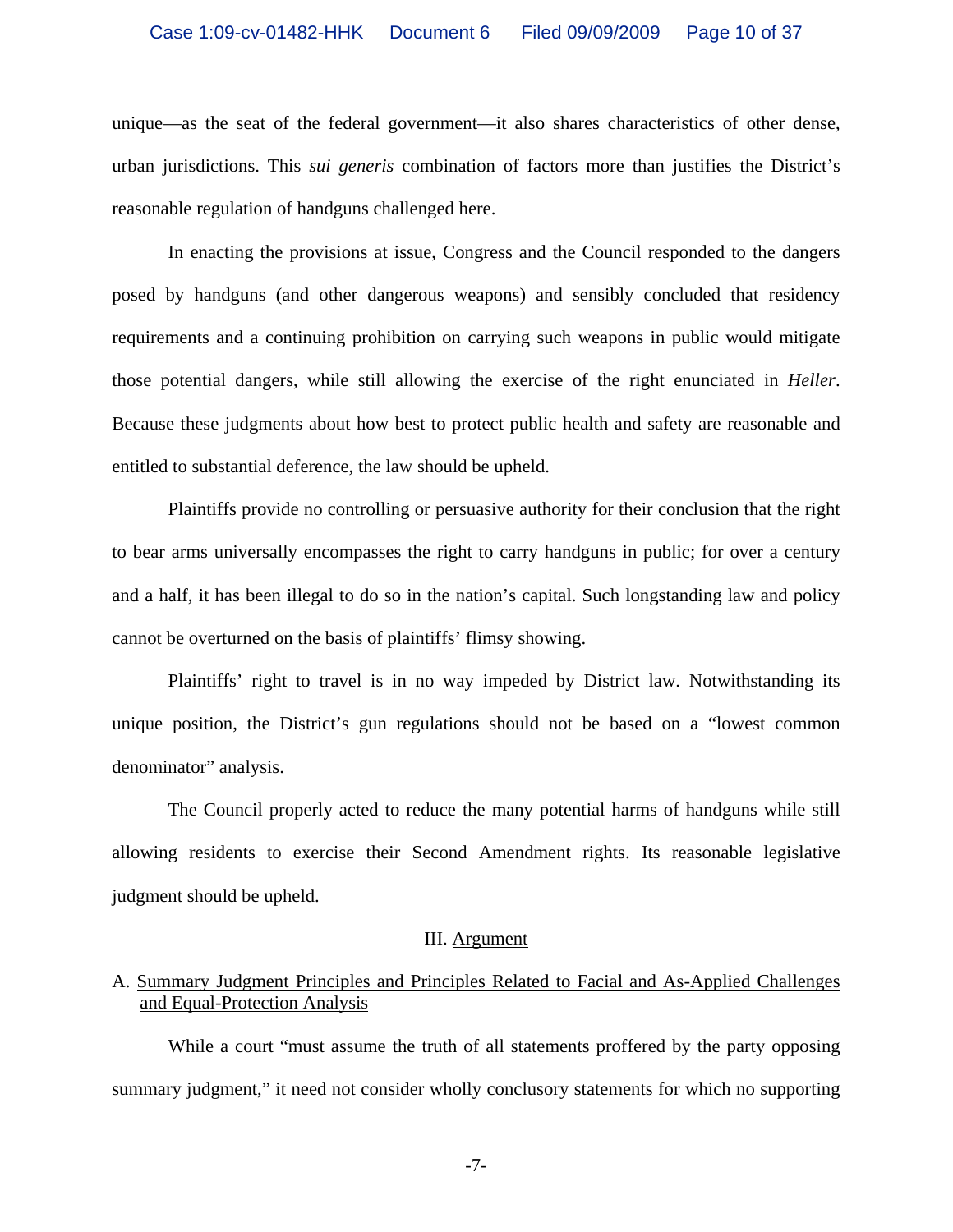evidence is offered. *Greene v. Dalton*, 164 F.3d 671, 674–75 (D.C. Cir. 1999). It is insufficient, to avoid summary judgment, that some factual issues remain in the case; an issue must be both *genuine* and *material* to preclude the entry of summary judgment. *Anderson v. Liberty Lobby, Inc.*, 477 U.S. 242, 247–248 (1986).

Summary judgment "shall be rendered forthwith if the pleadings, depositions, answers to interrogatories, and admissions on file, together with the affidavits, if any, show that there is no genuine issue as to any material fact and that the moving party is entitled to judgment as a matter of law." Fed. R. Civ. P. 56(c). A "complete failure of proof concerning an essential element of the non-moving party's case necessarily renders other facts immaterial." *Celotex Corp. v. Catrett*, 477 U.S. 317, 323 (1986).

Plaintiffs allege that the District's "residency restriction" and carry prohibition, facially, and as applied to them, violate the Second Amendment. It remains axiomatic that "[a] facial challenge to a legislative Act is . . . the most difficult to mount successfully, since the challenger must establish that no set of circumstances exists under which the Act would be valid." *United States v. Salerno*, 481 U.S. 739, 745 (1987). If the First Amendment is not implicated, a party can demonstrate that a statute is facially invalid *only* by showing that it is unconstitutional in all of its applications. *See also, e.g., Babbitt v. Sweet Home Chapter of Communities for a Great Oregon*, 515 U.S. 687, 699–700 (1995). "[A] facial challenge must fail where the statute has a "'plainly legitimate sweep.'" *Washington State Grange v. Washington State Republican Party*, \_\_\_ U.S. \_\_\_, 128 S. Ct. 1184, 1190 (Mar. 18, 2008) (quoting *Washington v. Glucksberg*, 521 U.S. 702, 739–40 & n.7 (1997) (Stevens, J., concurring in judgments)). *See, e.g., Howerton v. United States*, 964 A.2d 1282, 1288 (D.C. 2009) (rejecting appellant's facial Second Amendment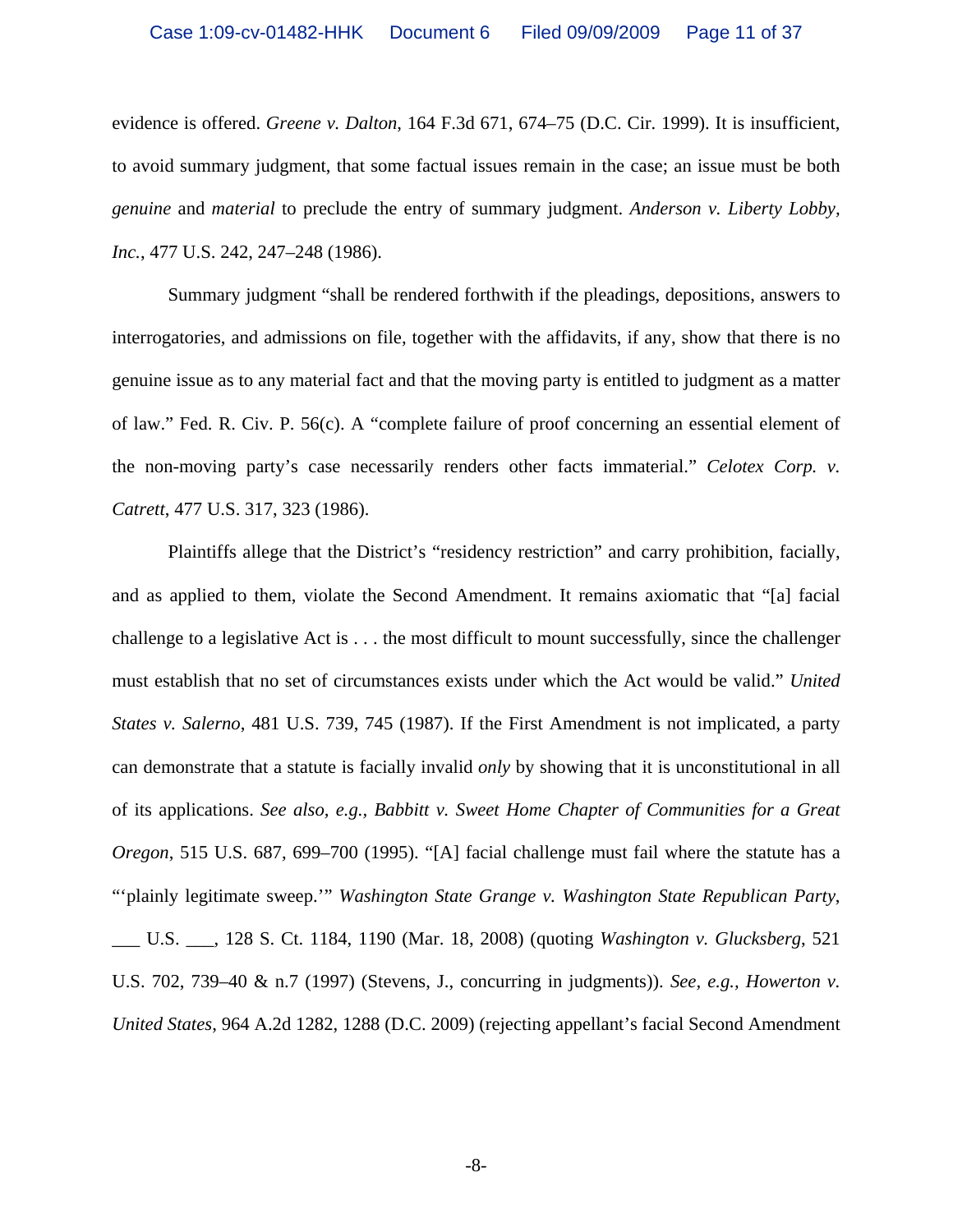challenge, based on *Heller*, to his conviction under firearms registration and licensing laws); *Sims v. United States*, 963 A.2d 147, 150 (D.C. 2008) (same).

 In an apparent attempt to meet the *Salerno* standard, plaintiffs vastly overstate their case, without controlling legal support. For instance, plaintiffs argue that "[t]he problem before the Court is a total ban on the exercise of the right to bear all arms, by all people, at all times, for all purposes." P.Mem. at 1. Such nonsensical rhetoric does little more than cloud the important issues at hand. As explained below, there is far more nuance to this case.

An equal-protection challenge "is not a license for courts to judge the wisdom, fairness, or logic of legislative choices." *Heller v. Doe*, 509 U.S. 312, 320 (1993). "Where, as here, a statute or regulation has some concededly constitutional applications, a successful challenger must demonstrate that the statute is unconstitutional as 'applied to the particular facts of [its] case.'" *Steffan v. Perry*, 41 F.3d 677, 693 (D.C. Cir. 1994) (*en banc*). In an as-applied constitutional challenge, a claimant must prove that similarly situated individuals were treated differently. *Id*. at 695 ("[I]n making an as-applied challenge, it is [plaintiff's] burden . . . to show exactly how the [regulations] were applied against him illegally.").

Plaintiffs complain of the differential treatment of residents and non-residents, but such classification here "is accorded a strong presumption of validity . . . ." *Heller v. Doe*, 509 U.S. at 320. *Cf. United States v. Morrison*, 529 U.S. 598, 607 (2000) (a court may invalidate an otherwise lawful enactment "only upon a plain showing that [the legislature] has exceeded its constitutional bounds."). Plaintiffs have failed to meet their "heavy burden of proof." *United States v. Grace*, 778 F.2d 818, 822 & n.7 (D.C. Cir. 1985).

Moreover, "those challenging the legislative judgment must convince the court that the legislative facts on which the classification is apparently based could not reasonably be

-9-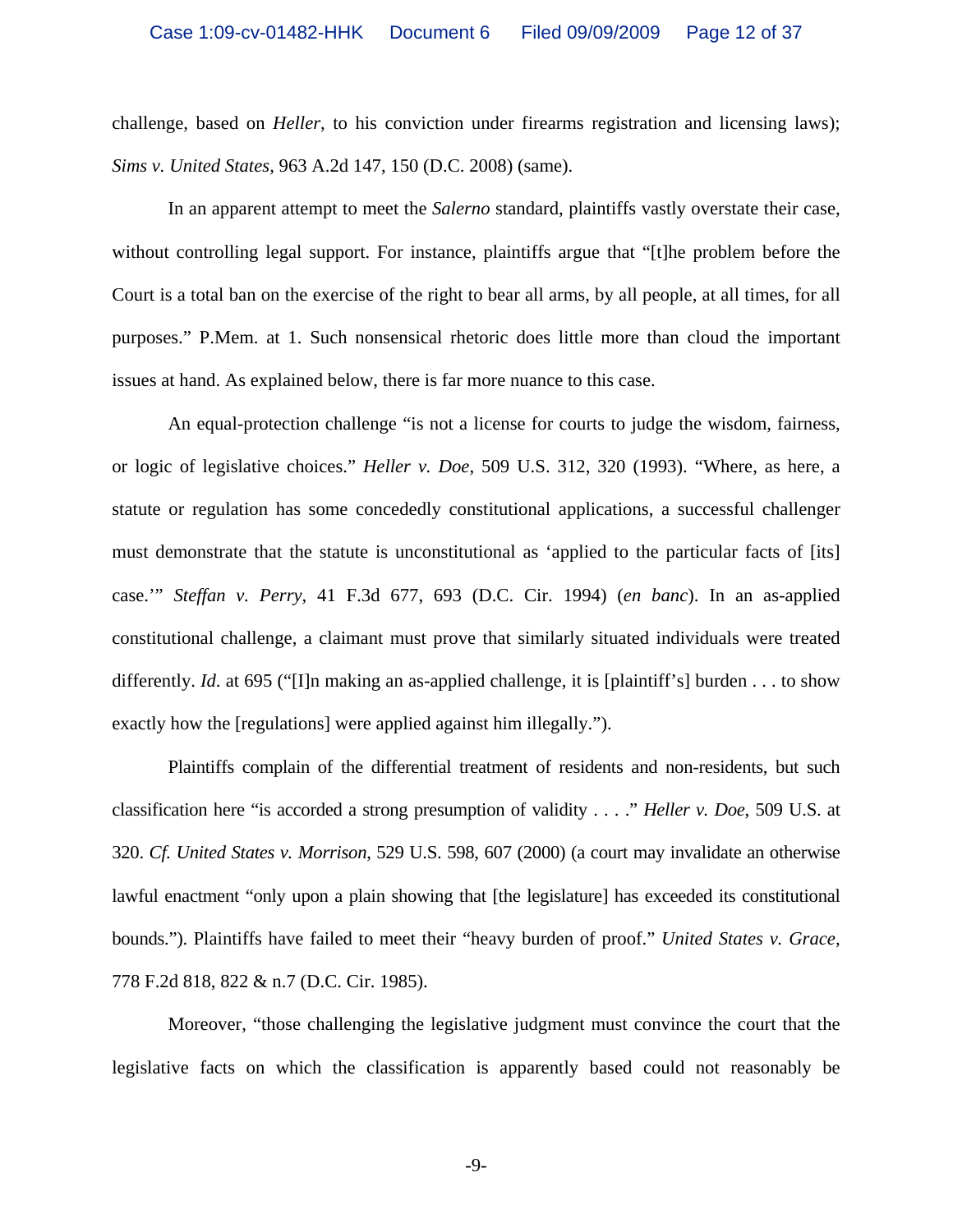conceived to be true by the governmental decisionmaker." *Vance v. Bradley*, 440 U.S. 93, 111 (1979) (citations omitted). Plaintiffs cannot meet this test; the District's differential treatment of residents and non-residents is amply supported by law, history, and common sense, as discussed herein.

 In reviewing the constitutionality of a statute, "courts must accord substantial deference to the predictive judgments" of the legislature. *Turner Broadcasting Sys., Inc. v. FCC*, 520 U.S. 180, 195 (1997) (quoting *Turner Broadcasting Sys., Inc. v. FCC*, 512 U.S. 622, 665 (1994)). Such deference is due because the legislature ""is far better equipped than the judiciary to 'amass' and evaluate the vast amounts of data' bearing upon' legislative questions." *Id*. (quoting *Walters v. National Ass'n of Radiation Survivors*, 473 U.S. 305, 331, n.12 (1985)). *See also Gonzalez v. Carhart*, 550 U.S. 124, 163–64 (2007) (legislature should receive deference in absence of expert consensus). "Even in the realm of First Amendment questions . . . deference must be accorded to [the legislature's] findings as to the harm to be avoided and to the remedial measures adopted for that end . . . ." *Turner*, 520 U.S. at 665. "Local officials, by virtue of their proximity to, and their expertise with, local affairs, are exceptionally well qualified to make determinations of public good 'within their respective spheres of authority.'" *Richmond v. J.A. Croson Co.*, 488 U.S. 469, 544 (1989) (quoting *Hawaii Housing Authority v. Midkiff*, 467 U.S. 229, 244 (1984)).

### B. The District's Firearms Laws Are Subject to "Reasonableness" Review.

 Plaintiffs argue that the Second Amendment guarantees a "fundamental right," hence "strict scrutiny" should apply. P.Mem. at 14. That argument is incorrect as a matter of law. Instead, this Court should apply reasonableness review. Under that level of scrutiny, a firearm regulation should be upheld where the regulation or law does not interfere with the "core right"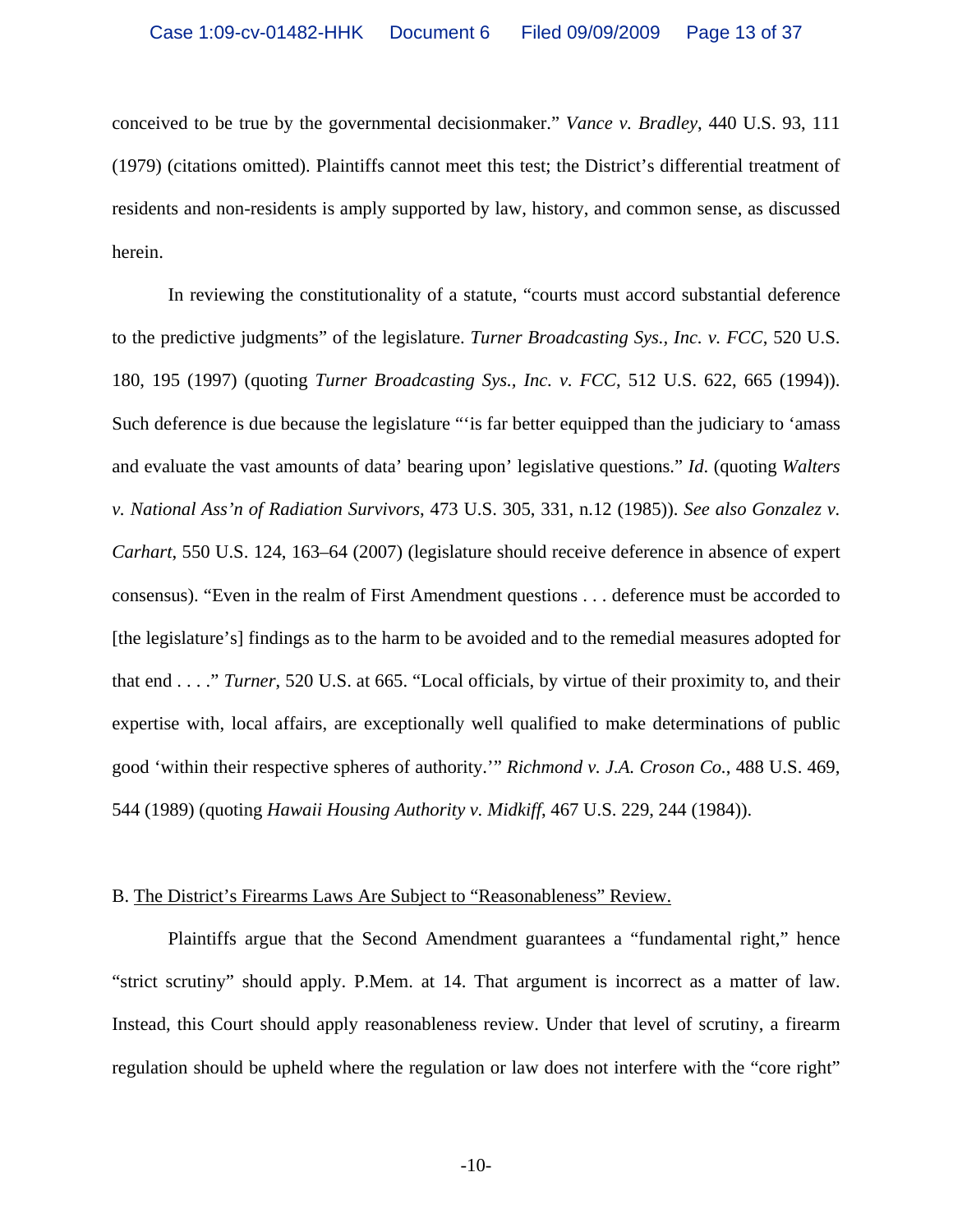the Second Amendment protects by depriving the people of reasonable means to defend themselves in their homes. In the alternative, intermediate scrutiny at most should apply.<sup>4</sup>

The Supreme Court has never determined—and did not determine in *Heller*—that the right to bear arms is a "fundamental right" under the Constitution. In fact, prior to *Heller*, the federal circuits unanimously found that the right to bear arms under the Second Amendment was not fundamental. *See, e.g., Olympic Arms v. Buckles*, 301 F.3d 384, 388-89 (6<sup>th</sup> Cir. 2002) ("Sixth Circuit precedent does not recognize a fundamental right to individual weapon ownership"); *United States v. Hancock*, 231 F.3d 557, 565–66 (9<sup>th</sup> Cir. 2000) (same); *Gillespie v. City of Indianapolis*, 185 F.3d 693, 709 ( $7<sup>th</sup>$  Cir. 1999) (finding that the right to possess a firearm is not fundamental); *United States v. Toner*, 728 F.2d 115, 128 (2<sup>nd</sup> Cir. 1984) ("the right to possess a gun is clearly not a fundamental right"). *Compare Nordyke v. King*, 563 F.3d 439, 457 (9<sup>th</sup> Cir. 2009) (the right to keep and bear arms "is indeed fundamental"), *vacated pending rehearing en banc (July 29, 2009), with NRA v. Chicago, 567 F.3d 856, 859 (7<sup>th</sup> Cir. 2009)* (disagreeing with *Nordyke*), *petitions for cert. filed* ((Jun. 3 & 9, 2009) (No.s 08-1497, 08-  $1521$ .<sup>5</sup>

 $\overline{4}$ <sup>4</sup> Plaintiffs also claim that the "Fifth Circuit utilizes a version of strict scrutiny to evaluate gun laws under the Second Amendment . . . ." P.Mem. at 14 n.3 (citing *United States v. Emerson*, 270 F.3d 203, 261 (5<sup>th</sup> Cir. 2001)). This, too, is incorrect as a matter of law. *See United States v. Darrington,* 351 F.3d 632, 635 (5<sup>th</sup> Cir. 2003):

<sup>[</sup>*E*]*merson* is a carefully and laboriously crafted opinion, and if it intended to recognize that the individual right to keep and bear arms is a "fundamental right," in the sense that restrictions on this right are subject to "strict scrutiny" by the courts and require a "compelling state interest," it would have used these constitutional terms of art.

<sup>5</sup> The Ninth Circuit's panel opinion also found that the Second Amendment is incorporated against the States, a question bypassed by the Supreme Court. *Nordyke*, 563 F.3d at 457; *see Heller*, 128 S. Ct. at 2813 n. 23. The Defendants here preserve the argument that the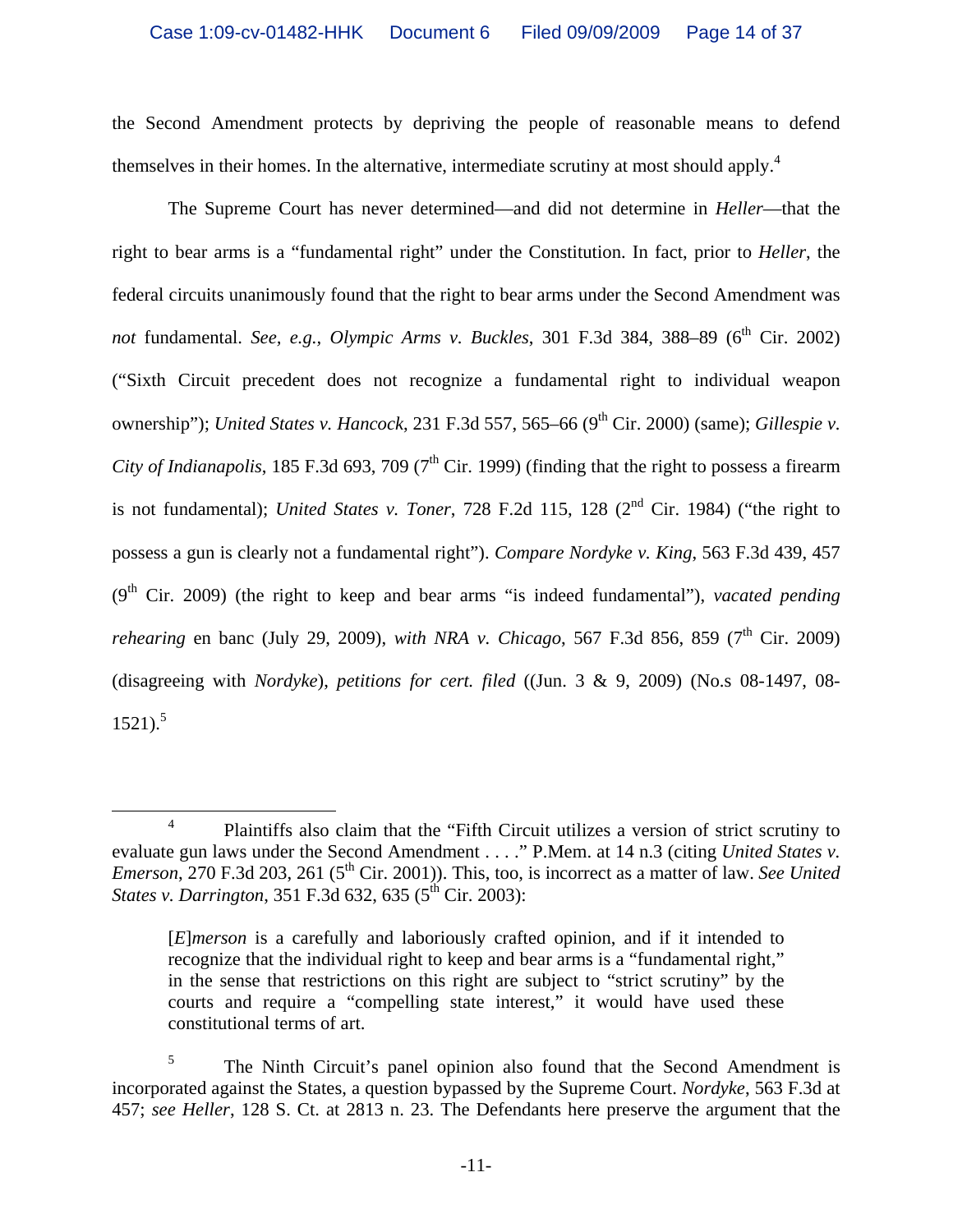The numerous jurisdictions that have concluded that the "right to bear arms" under state constitutions is not a fundamental right have consistently found that such a right "is not absolute and that reasonable regulatory control by the Legislature to promote the safety and welfare of its citizens uniformly has been upheld." *Mosby v. Devine*, 851 A.2d 1031, 1044 (R.I. 2004) (citing cases). The Court here should do the same.

 Moreover, "[e]ven in jurisdictions that have declared the right to keep and bear arms to be a fundamental constitutional right, a strict scrutiny analysis has been rejected in favor of a reasonableness test . . . ." *Id.* Strict scrutiny analysis is not always applied to alleged incursions on fundamental rights. Adam Winkler, *Fundamentally Wrong About Fundamental Rights*, 23 Const. Comment 227, 232 (2006). For instance, strict scrutiny is not always applied to restrictions on free speech and the free exercise of religion. *Id*. It thus would not necessarily follow that strict scrutiny is always (or even usually) proper under the Second Amendment, even if the right it protects is fundamental. As one court has explained, the constitutional text is subject to a rule of reason because the common law right to self-defense is subject to that rule. *Benjamin v. Bailey*, 662 A.2d 1226, 1232–35 (Conn. 1995).

As noted, the Supreme Court expressly declined to establish what standard of review was appropriate in Second Amendment cases, only ruling out "rational basis" review. *Heller*, 128 S. Ct. at 2817–18 & n.27. *See also, e.g., Brown v. United States*, \_\_ A.2d \_\_\_, 2009 WL 2610856, *slip op.* at 16 (D.C. Aug. 27, 2009) (*Heller* "did not explicitly designate a level of scrutiny," but strict scrutiny "is not appropriate") (*citing United States v. Miller*, 604 F.Supp.2d 1162, 1170 (W.D. Tenn. 2009)). The Supreme Court found that many traditional types of firearm regulation

 $\overline{a}$ 

Second Amendment should not apply to the District if it is not incorporated against the States, as the District argued in *Heller*.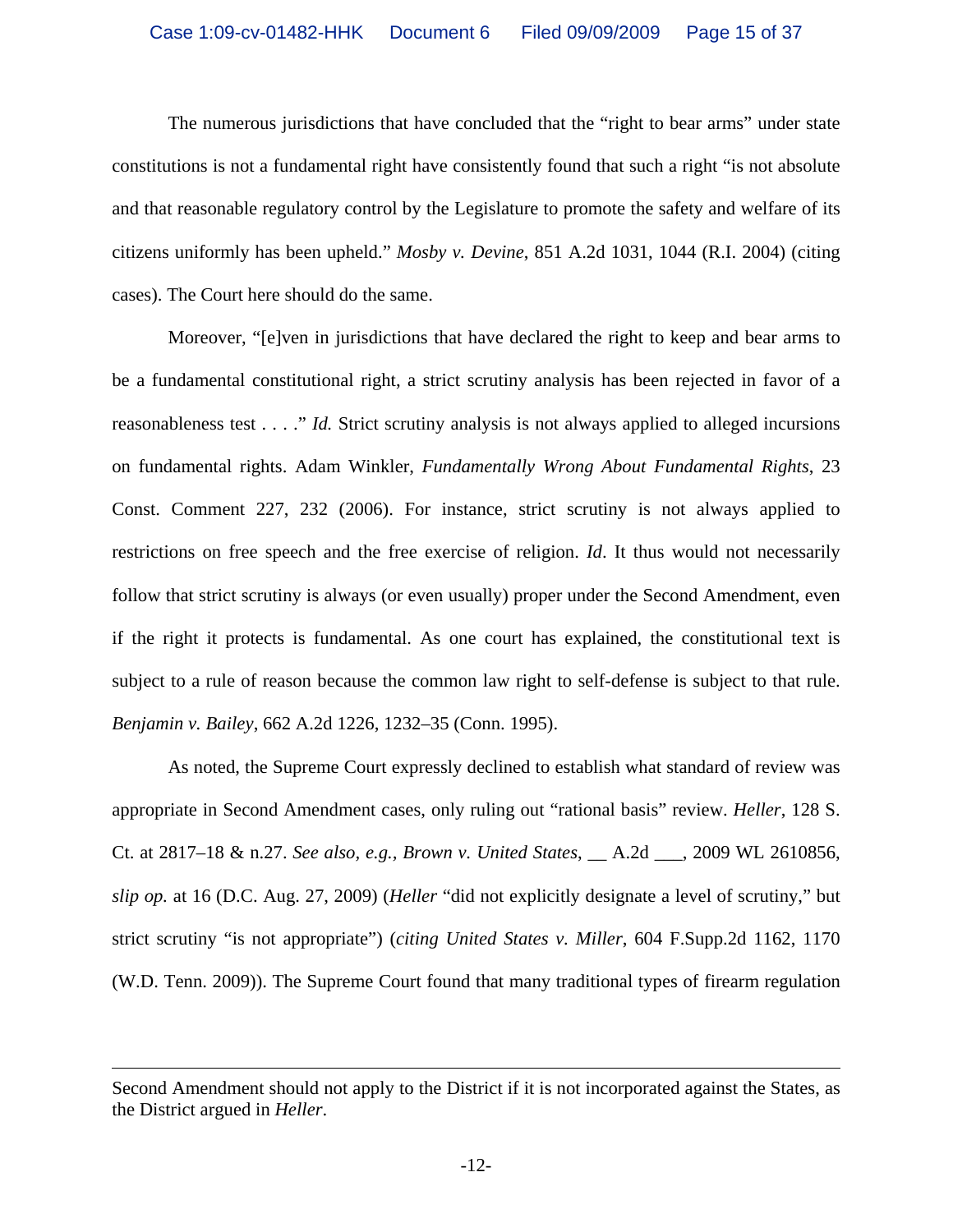would pass muster, 128 S. Ct. at 2816–17 & n.26, but did not establish the standard to be used.

As Justice Breyer noted in dissent, strict scrutiny apparently was rejected by the majority:

Respondent proposes that the Court adopt a "strict scrutiny" test, which would require reviewing with care each gun law to determine whether it is "narrowly tailored to achieve a compelling governmental interest." But the majority implicitly, and appropriately, rejects that suggestion by broadly approving a set of laws—prohibitions on concealed weapons, forfeiture by criminals of the Second Amendment right, prohibitions on firearms in certain locales, and governmental regulation of commercial firearm sales—whose constitutionality under a strict scrutiny standard would be far from clear.

*Heller*, 128 S. Ct. at 2851 (Breyer, J., dissenting) (citations omitted).

Although the Supreme Court has not decided the proper standard of review, the standard has been established in the D.C. Circuit. In the decision affirmed in *Heller*, the Court stated: "The protections of the Second Amendment are subject to the same sort of *reasonable restrictions* that have been recognized as limiting, for instance, the First Amendment." *Parker v. District of Columbia*, 478 F.3d 370, 399 (D.C. Cir. 2007) (emphasis added) (citing *Ward v. Rock Against Racism*, 491 U.S. 781, 791 (1989)). "[R]easonable regulations" of firearms "promote the government's interest in public safety consistent with our common law tradition. Just as importantly, however, they do not impair the core conduct upon which the right was premised." *Id.* at 399. Because the Supreme Court's decision did not undercut that portion of the D.C. Circuit's decision, this Court must adhere to it.

Moreover, reasonableness would *still* be the proper standard of review, even if the D.C. Circuit had not so decreed. The rights protected by the Bill of Rights have "from time immemorial been subject to certain well-recognized exceptions arising from the necessities of the case." *Robertson v. Baldwin*, 165 U.S. 275, 281 (1897). There can be little question that preventing crime and promoting public safety are important government goals. *See, e.g., Salerno*, 481 U.S. at 750; *Schall v. Martin*, 467 U.S. 252, 264 (1984).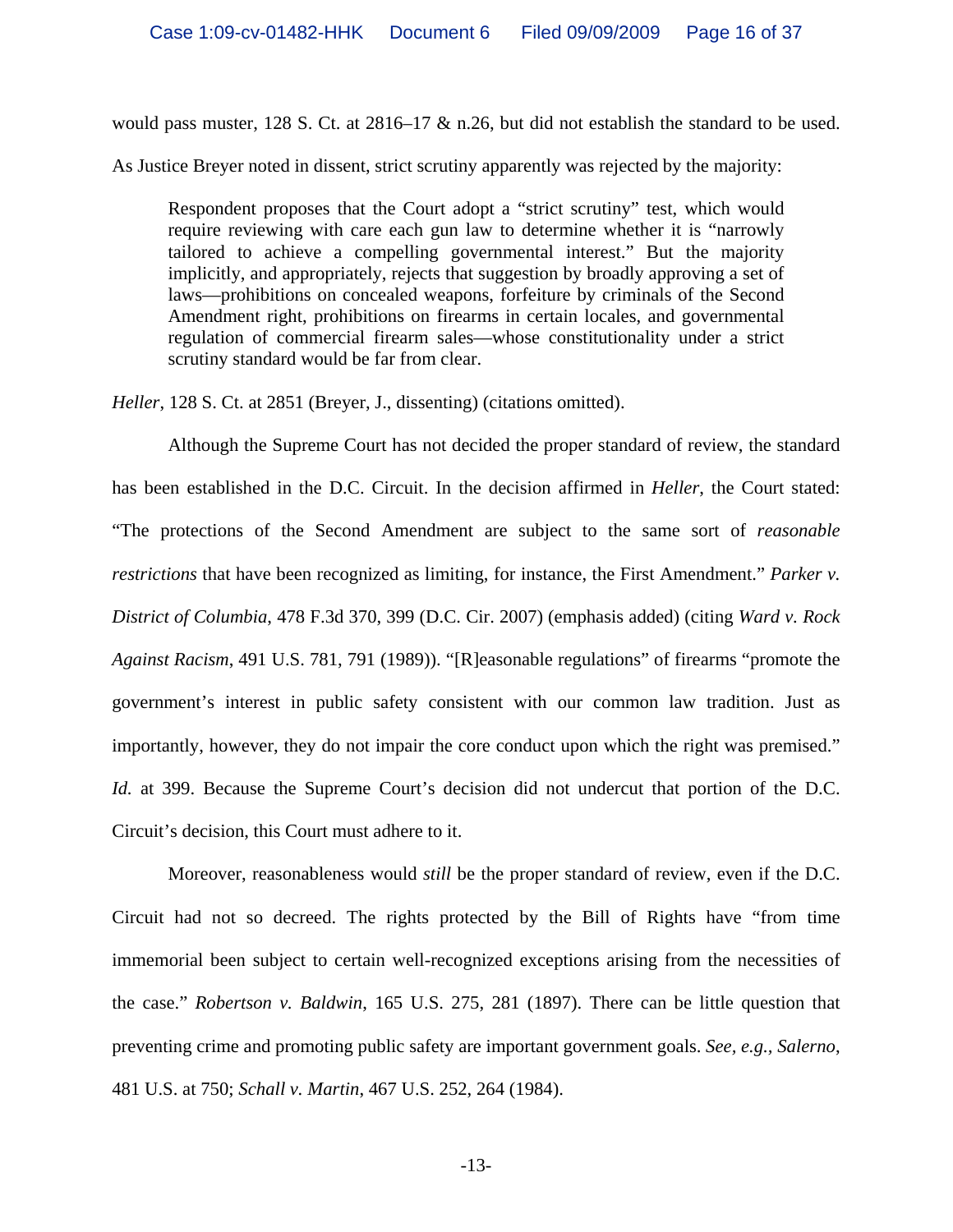State courts interpreting right-to-bear-arms provisions in state constitutions thus have uniformly applied a deferential reasonableness standard, in decisions going back decades.<sup>6</sup> It does not appear that *any* state's courts apply strict scrutiny or another type of heightened review to firearms laws. Winkler, *Scrutinizing the Second Amendment*, *supra*, at 686–87. *See, e.g., Bleiler v. Chief, Dover Police Dep't.*, 927 A.2d 1216, 1222 (N.H. 2007) ("We agree with every other state court that has considered the issue: strict scrutiny is not the proper test to apply" and "the New Hampshire state constitutional right to bear arms 'is not absolute and may be subject to restriction and regulation.'") (quoting *State v. Smith*, 571 A.2d 279, 281 (N.H. 1990)); *Mosby*, 851 A.2d at 1044 (strict scrutiny not appropriate; "the right to possess a handgun, whether a fundamental liberty interest or not, is not absolute and subject to reasonable regulation."); *State v. Cole*, 665 N.W.2d 328, 337 (Wis. 2003) (applying reasonableness test) ("If this court were to utilize a strict scrutiny standard, Wisconsin would be the only state to do so."); *Robertson v. City & County of Denver*, 874 P.2d 325, 331 (Colo. 1994) (*en banc*) (strict scrutiny not appropriate; "The right to bear arms may be regulated by the state under its police power in a reasonable manner."). *Cf. McIntosh v. Washington*, 395 A.2d 744, 756 (D.C. 1978) ("The Supreme Court has indicated that dangerous or deleterious devices or products are the proper subject of regulatory measures adopted in the exercise of a state's 'police powers.'") (citations omitted).

There is similar precedent in the federal courts in addition to the D.C. Circuit's decision in *Parker*. The Ninth Circuit in the now-vacated *Nordyke* panel opinion, 563 F.3d at 460, rejected a challenge to a county ordinance prohibiting possession of firearms on county property,

 <sup>6</sup> *See* Adam Winkler, *Scrutinizing the Second Amendment*, 105 Mich.L.Rev. 683, 686–87 & n.12 (2007) (describing "hundreds of opinions" by state supreme courts with "surprisingly little variation" that have adopted the "reasonableness" standard of review for right-to-bear-arms cases).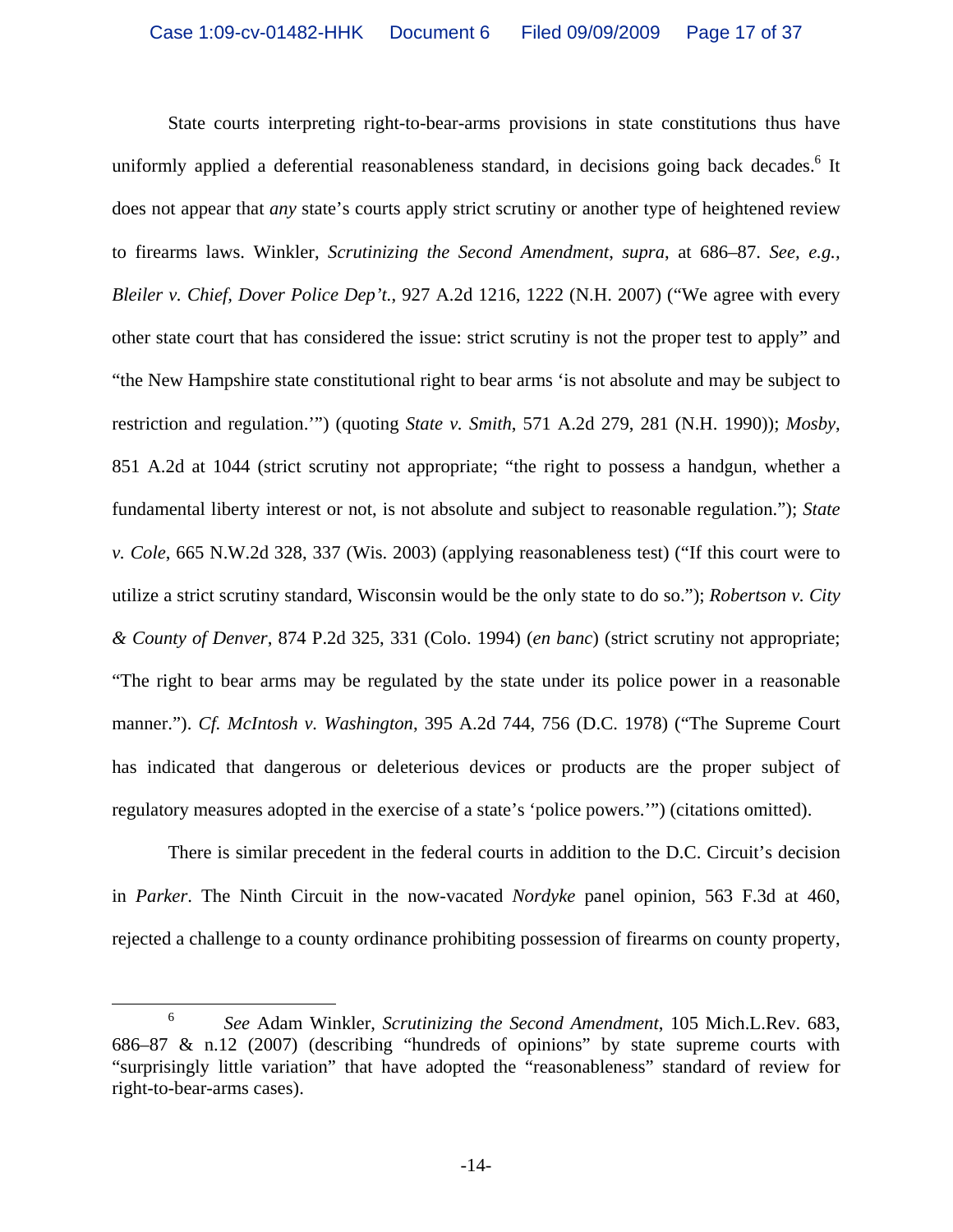finding that the law "does not meaningfully impede the ability of individuals to defend themselves in their homes with usable firearms, the core of the right as *Heller* analyzed it." *Cf. United States v. Masciandaro*, \_\_\_ F.Supp. 2d \_\_\_, 2009 WL 2750958, \* 5 (E.D. Va. Aug. 26, 2009) ("[*H*]*eller's* narrow holding is explicitly limited to vindicating the Second Amendment 'right of law-abiding, responsible citizens to use arms in defense *of hearth and home*.'") (emphasis in original).

Identically here, District law does not meaningfully impede the ability of individuals to defend themselves with firearms in their homes. As the Supreme Court has long recognized, "not every law which makes a right more difficult to exercise is, *ipso facto*, an infringement of that right." *Planned Parenthood of SE Pa. v. Casey*, 505 U.S. 833, 873 (1992) (joint opinion of O'Connor, Kennedy, & Souter, JJ.).

Because the firearms provisions at issue here do not materially infringe the exercise of the "core right" identified in *Heller*, that right passes review for reasonableness. *Parker*, 478 F.3d at 399. *Cf. United States v. Moore*, \_\_\_ F.Supp.2d \_\_\_, 2009 WL 1033363, \* 3 (W.D.N.C. Apr. 17, 2009) (strict-scrutiny review "not appropriate;" court joins "majority of courts" in using intermediate scrutiny for challenge to federal statute prohibiting convicted felons from possessing firearms); *United States v. Mazzarella*, 595 F.Supp.2d 596, 604 (W.D.Pa. 2009) (strict scrutiny not applicable to challenge of indictment for "knowingly possessing a firearm with an obliterated serial number".

It appears that only one federal or state decision reached after *Heller* has applied strict scrutiny, but it *still* upheld the challenged regulation. *See United States v. Engstrum*, 609 F.Supp.2d 1227, 1231 (D.Utah 2009) (applying strict scrutiny, but rejecting challenge to federal statute prohibiting possession of firearms by those with domestic-violence convictions).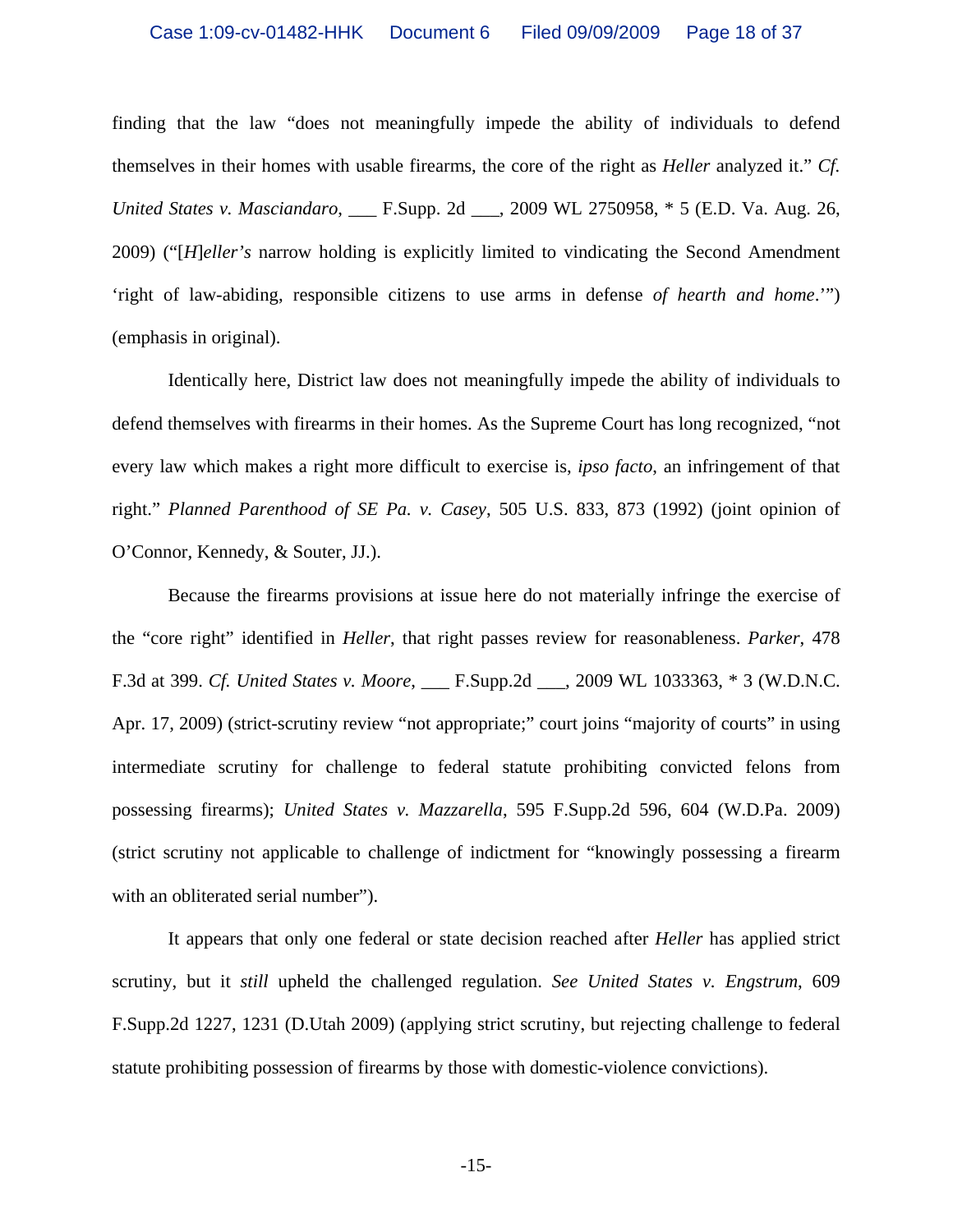The deference due to legislative judgments inherent in reasonableness review is particularly appropriate given the intensity of views about gun control. As one court explained:

[M]ost legislation will assert broad safety concerns and broad gun control measures to match, covering both 'good' and 'bad' gun possessors and 'good' and 'bad' guns. Such legislation cannot be narrowly tailored to reach only the bad people who kill with their innocent guns. [D]ue to the intensity of public opinion on guns, legislation is inevitably the result of hard-fought compromise in the political branches. To expect such legislation to reflect a tight fit between ends and means is unrealistic.

*United States v. Miller*, 604 F.Supp.2d at 1172 n.13 (quotation marks and citations omitted).

Thus, the United States advocated a form of reasonableness review in its *amicus* brief in *Heller*. U.S. Brief at 8, 20–27 ("Under that intermediate level of review, the 'rigorousness' of the inquiry depends on the degree of burden on protected conduct, and important regulatory interests are typically sufficient to justify reasonable restrictions.") (citing *Burdick v. Takushi*, 504 U.S. 428, 434 (1992)).

At most, intermediate scrutiny would be appropriate. To survive intermediate scrutiny, the challenged provision must be substantially related to the achievement of important government interests. *Hutchins v. District of Columbia*, 188 F.3d 531, 541 (D.C. Cir. 1999) (*en banc*) (citing *Craig v. Boren*, 429 U.S. 190, 197 (1976) and *Mississippi Univ. for Women v. Hogan*, 458 U.S. 718, 724 (1982)). *See also Clark v. Jeter*, 486 U.S. 456, 461 (1988) ("To withstand intermediate scrutiny, a statutory classification must be substantially related to an important government objective.").

Maintaining public safety and preventing crime are clearly important (if not paramount) government interests. *See, e.g., Salerno*, 481 U.S. at 750; *Schall v. Martin*, 467 U.S. 253, 264 (1984); *Kelley v. Johnson*, 425 U.S. 238, 247 (1976) ("The promotion of safety of persons and property is unquestionably at the core of the State's police power . . . .").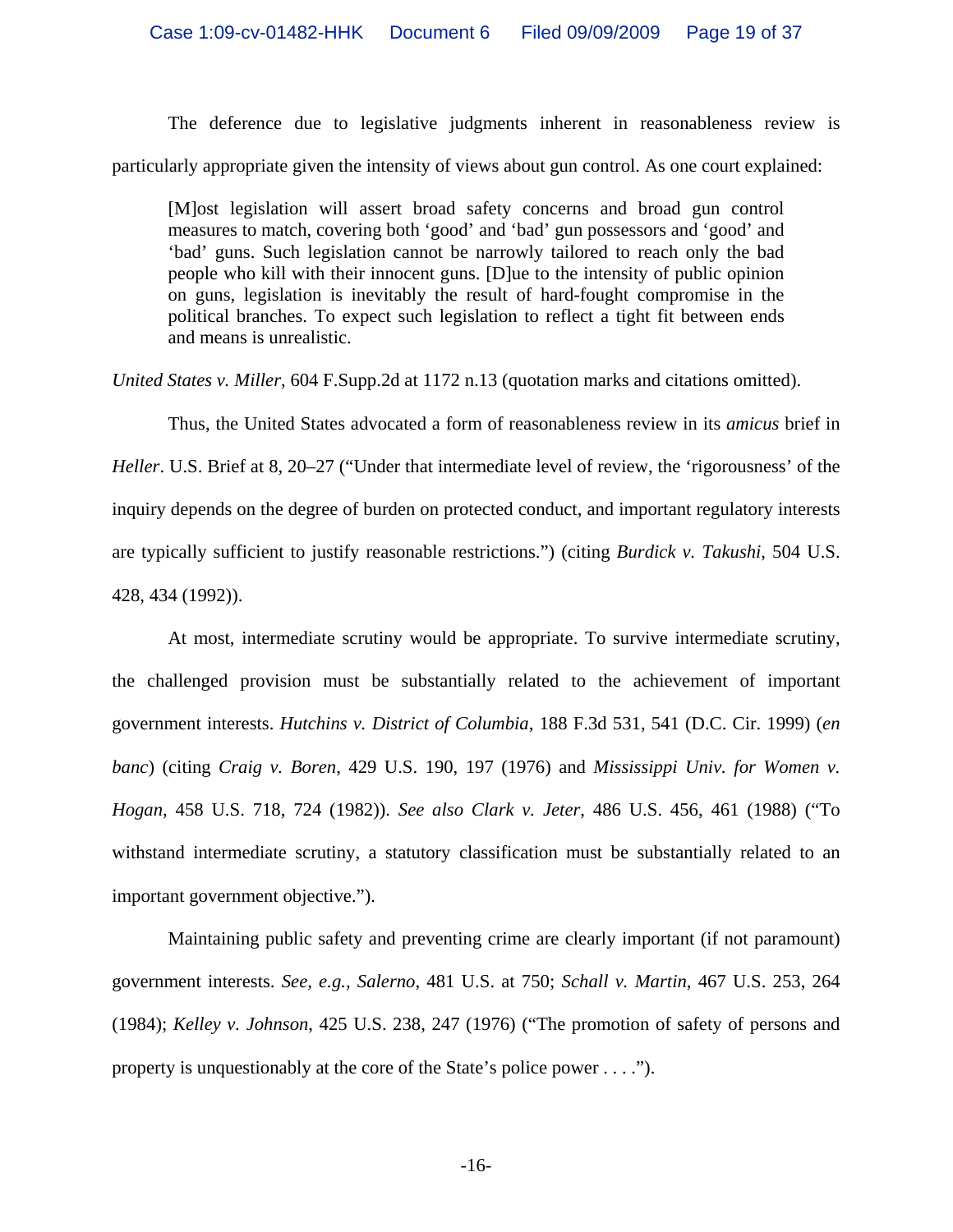## C. The District's Regulation of Handguns Is Reasonable And, In Any Event, Passes Intermediate Scrutiny.

The District is not alone in prohibiting the registration of firearms by non-residents, and declining to issue "carry" licenses, or recognize such licenses from other jurisdictions. The Second Amendment does not "guarante[e] the right to carry handguns in public for self-defense" P.Mem. at 6, nor are the District's (and Congress') policy choices here as far outside the mainstream as plaintiffs' argue.

Plaintiffs argue: "Surveying the history of concealed carry prohibitions, it appears time and again that such laws have always been upheld as mere regulations of the manner in which arms are carried—with the understanding that a complete ban on the carrying of handguns is unconstitutional." P.Mem. at 10. Such a fatally deficient syllogism should be rejected by the Court. If plaintiffs' point were as obvious as they insist, there would be controlling language on point. There is none.

Indeed, the infirmity of plaintiffs' position is evident in their choice of words. Plaintiffs state: "*Most* states recognize at least some handgun carry permits issued by other states, and *numerous* states issue handgun carry permits to non-residents . . . ." P.Mem. at 2 (emphasis added). To state the obvious, "most" and "numerous" are a far cry from the seeming unanimity that plaintiffs declare. Although plaintiffs may not like it, all citizens are subject to one or more "restrictions" on their Second Amendment rights; indeed, the majority of Americans live in states that entirely prohibit the carrying of concealed weapons. "Guide to Right-to-Carry Reciprocity and Recognition," at 1, National Rifle Association of America, Institute for Legislative Action (Apr. 2009) ("NRA Right-to-Carry") (available online at *http://www.nraila.org/recmap/Recguide.pdf*).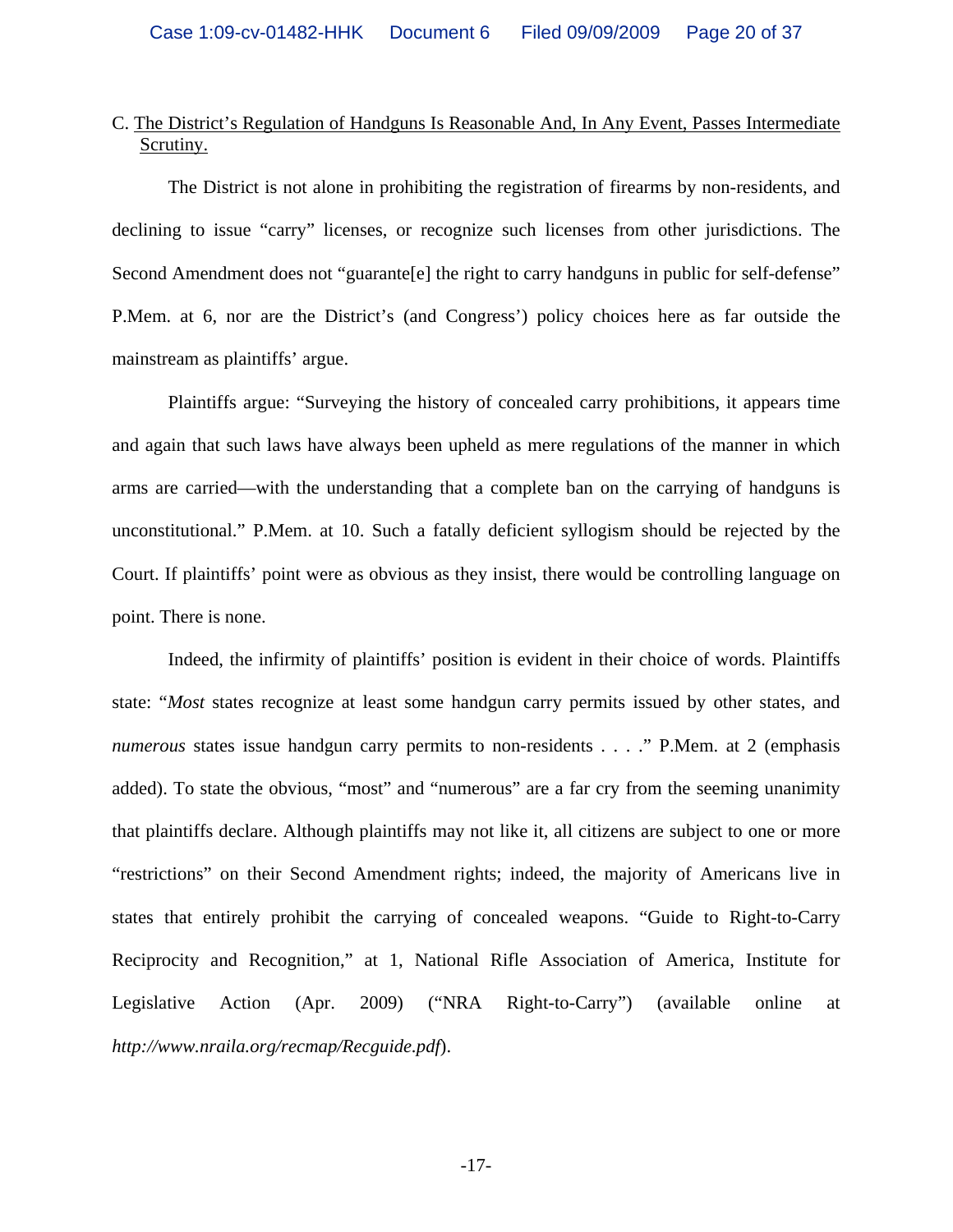Contrary to plaintiffs' implications, the United States is a patchwork of various degrees of handgun regulation. Thus, plaintiffs' flip comment that "[t]his lawsuit seeks nothing more than to secure for individuals in the District the same right already enjoyed, without incident, by people in [various cities]," P.Mem. at 2, should be rejected out of hand.7

Numerous states have restrictions similar to the District's. Seven states prohibit the grant of "carry" permits to non-residents. *See* NRA Right-to-Carry (Alabama, California, Hawaii, Illinois, Nebraska, New York, and Wisconsin); SMF  $\P$  21.<sup>8</sup> Many more states refuse to recognize such permits from other jurisdictions. NRA Right-to-Carry; SMF ¶ 22 (California, Connecticut, Hawaii, Illinois, Iowa, Maryland, Massachusetts, Nebraska, New Jersey, New York, Oregon, Rhode Island, and Wisconsin). And at least 15 states prohibit the open carrying of weapons (Connecticut, Florida, Georgia, Hawaii, Illinois, Indiana, Iowa, Maryland, Massachusetts, Minnesota, New Jersey, New York, Rhode Island, South Carolina, and Texas). NRA, PRACTISING LAW INSTITUTE: MUNICIPAL LAW INSTITUTE 2009, at 207-211; SMF ¶ 23.<sup>9</sup>

Additionally, many urban centers generally do not allow the carrying of concealed weapons. *See* Legal Community Against Violence, *Regulating Guns in America: An Evaluation and Comparative Analysis of Federal, State and Selected Local Gun Laws*, at xv (Feb. 2008)

 $\overline{7}$  The phrase "without incident," of course, is subjective. *Cf.* Violence Policy Center, "Law Enforcement and Private Citizens Killed by Concealed Handgun Permit Holders" (July 2009) (from May 2007 to April 2009, concealed handgun permit holders shot and killed seven law-enforcement officers and 42 private citizens).

<sup>8</sup> The NRA also indicates, for a number of states, that "[p]ermits are technically available for non-residents, but are rarely granted." *Id*. (Massachusetts, New Jersey, Rhode Island).

<sup>9</sup> California, North Dakota, Oklahoma, and Utah prohibit the open carrying of *loaded* weapons. *Id*.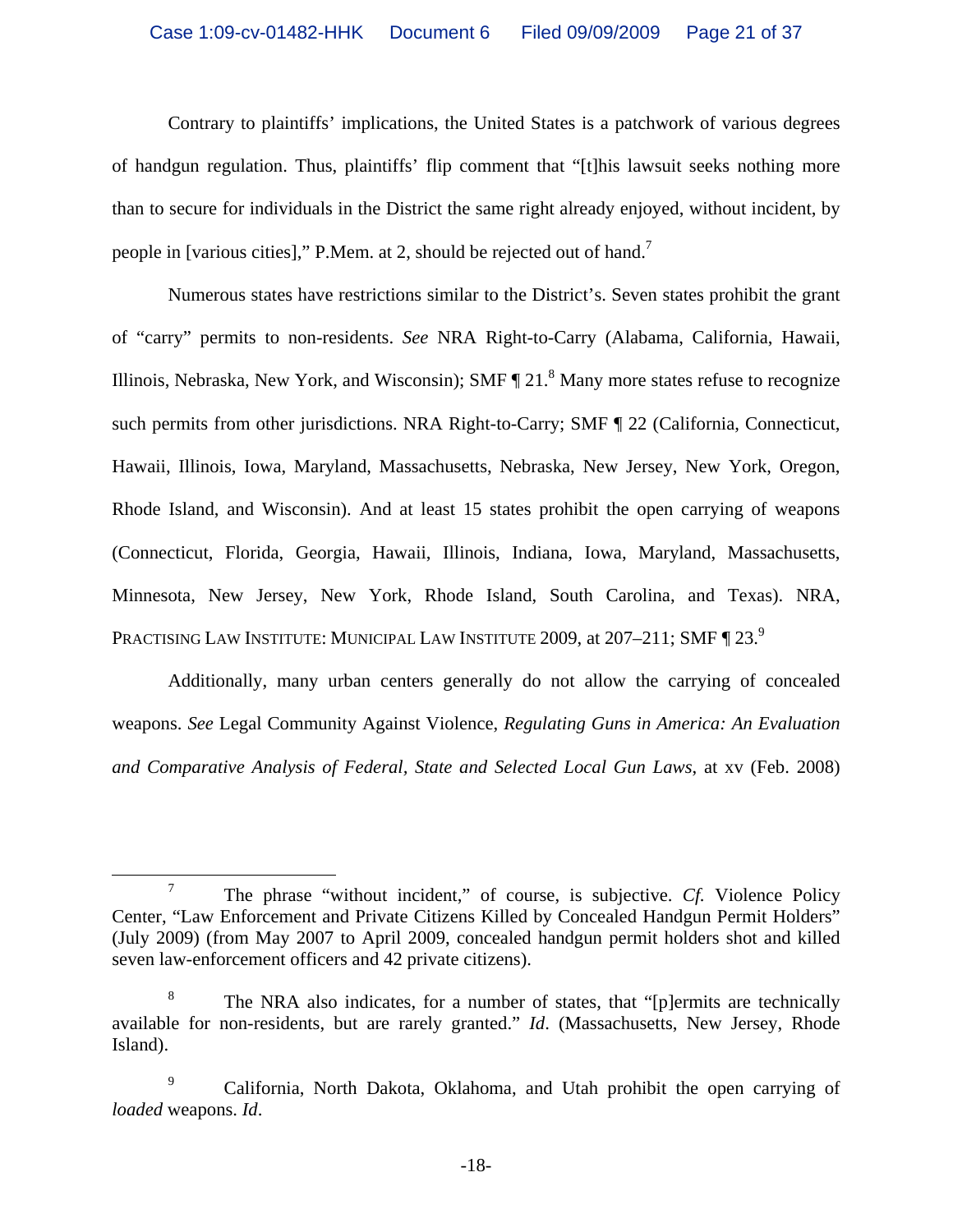("LCAV") (discussing Chicago, Cleveland, Columbus, Hartford, New York City, and Omaha) (*available online at* http://www.lcav.org/library/reports\_analyses/regulating\_guns.asp).

Illinois and Wisconsin are two states that "have no permit system and prohibit carrying." NRA Right-to-Carry, at 1; LCAV at 203.<sup>10</sup> Consequently, case law from these jurisdictions upholding these restrictions is helpful in limning the "right to bear arms."

In November 1998, the Wisconsin Constitution was amended to add the following provision: "The people have the right to keep and bear arms for security, defense, hunting, recreation or any other lawful purpose." *State v. Fisher*, 714 N.W.2d 495, 497 (Wis. 2006) (quoting Wis. Const., Art. I, § 25). Although the Wisconsin law prohibiting the carrying of concealed weapons predated the adoption of the constitutional amendment by 120 years, it remains valid, because the state's "broad police power to regulate the ownership and use of firearms and other weapons continues . . . ." *Id.* at 508 (citations omitted).

The Supreme Court of Wisconsin has consistently found that the right to keep and bear arms is not absolute. *Id*. at 498 (citing *Cole*, 665 N.W.2d at 337). That court has determined that the test of constitutionality for a regulation of the right

[D]epends on whether the regulation is a reasonable exercise of the state's inherent police power. This reasonableness test . . . focuses on a balancing of the

 <sup>10</sup> *See* Wisc. Stat. § 941.23 ("Any person except a peace officer who goes armed with a concealed and dangerous weapon is guilty of a Class A misdemeanor."); Ill. Comp. Stat. § 5/24-1.6:

A person commits the offense of aggravated unlawful use of a weapon when he or she knowingly . . . Carries on or about his or her person or in any vehicle or concealed on or about his or her person except when on his or her land or in his or her abode or fixed place of business any pistol, revolver, stun gun or taser or other firearm [and] the firearm was possessed uncased, loaded and immediately accessible [or] the firearm possessed was uncased, unloaded and the ammunition was immediately accessible . . . .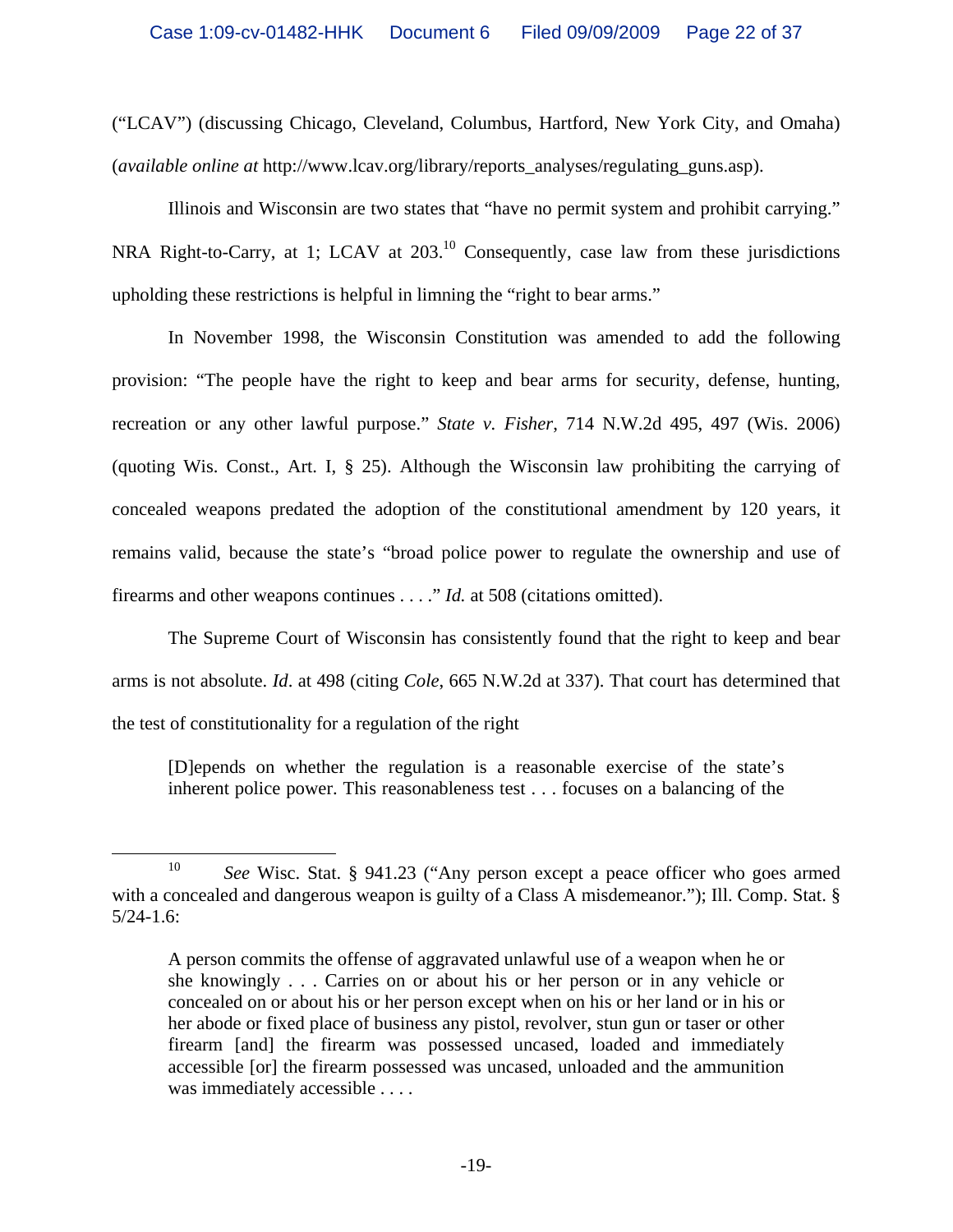interests at stake: the authority of the state to enact legislation for the health, safety, and welfare of the public . . . against the right to keep and bear arms.

*Fisher*, 714 N.W.2d at 498. *See also State v. Comeau*, 448 N.W.2d 595, 597 (Neb. 1989) (using reasonableness test to uphold gun-control statutes) ("There are very few rights which are absolute, and this is of necessity. In every phase of everyday experience, there are extremes beyond which some restraint or regulation is necessary for the common good."); *State v. McAdams*, 714 P.2d 1236, 1237 (Wyo. 1986) (courts must balance the individual's right against the interest of society in enacting laws to "ensure some semblance of order").<sup>11</sup>

The Wisconsin court also "repeatedly emphasized the special status of two locations for purposes of the right to keep and bear arms for security: one's home and one's privately owned business." *Fisher*, 714 N.W.2d at 500 (citing *State v. Hamdan*, 665 N.W.2d 785 (Wis. 2003) ("a citizen's desire to exercise the right to keep and bear arms for purposes of security is at its apex when undertaken to secure one's home or privately owned business.")).

The Supreme Court of Wisconsin presaged *Heller* when it stated:

If the constitutional right to keep and bear arms for security is to mean anything, it must, as a general matter, permit a person to possess, carry, and sometimes conceal arms to maintain the security of his private residence or privately operated business, and to safely move and store weapons within these premises.

*Hamdan*, 665 N.W.2d at 808.

The District's firearms regulation scheme allows all these things, in accord with the right guaranteed under Second Amendment, as found in *Heller*. *See* D.C. Official Code § 22-4504.01.

<sup>&</sup>lt;sup>11</sup> The District avers that these statements succinctly summarize the problems with the instant plaintiffs' absolutist view of the Second Amendment, and how use of the "reasonableness" test helps assure the "common good."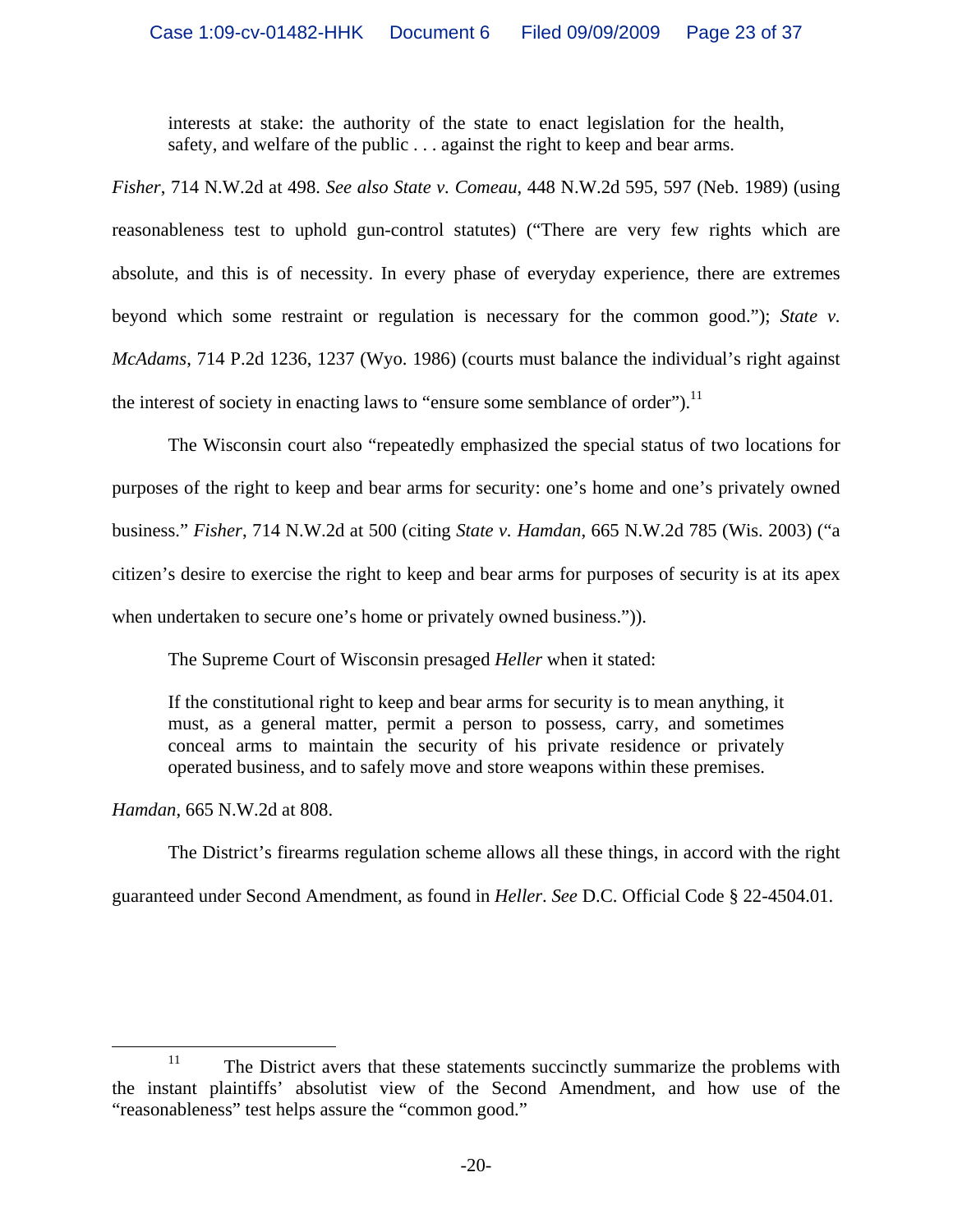*The Second Amendment Does Not Guarantee the Right to Carry Handguns in Public.* 

 Protecting the public peace has long been recognized as a purpose which will usually count heavily in weighing the rights of any individual gun carrier:

the purpose [of the statute] was, as far as may be consistent with the right of the citizen to bear arms, absolutely to prohibit the carrying of deadly weapons, with a view to prevent acts of violence and bloodshed, which are too apt to be committed by persons under excitement when they have at hand such effectual means of perpetrating such acts.

*State v. Johnson*, 16 S.C. 187, \_\_\_ (S.C. 1881).

This concept—protection of the public peace—is mirrored in state gun laws prohibiting the carrying of weapons. "The possession and use of weapons inherently dangerous to human life constitutes a sufficient hazard to society to call for prohibition unless there appears appropriate justification created by special circumstances." *People v. Price*, 873 N.E.2d 453, 460 (Ill. App. 2007) (quoting 720 ILL. COMP. STAT. ANN. 5/24, Committee Comments—1961, at 7 (2003), *appeal denied*, 226 Ill.2d 602 (Ill. 2007)).

Illinois courts, like those in Wisconsin, recognize that the "core" of the right to bear arms surrounds the need to protect "hearth and home." In reviewing comments made by legislators concerning the concealed-weapon statute, one court concluded: "these statements strongly suggest a legislative intent to criminalize most instances of firearm possession—absent the special circumstances where a person possessed a weapon out of fear for the safety of his person and possessions inside his place of ongoing residence, *i.e.*, his home." *Price*, 873 N.E.2d at 461.

In other words, outside of the primary locations of home and work, a gun owners' desire to carry a weapon is usually subordinate to the need to protect public safety.

The legislature's purpose in enacting the [statute] was to prevent any person from carrying a loaded weapon on his person or in his vehicle due to "the inherent dangers to police officers and the general public." [T]his statute was designed to prevent the situation where one has a loaded weapon that is immediately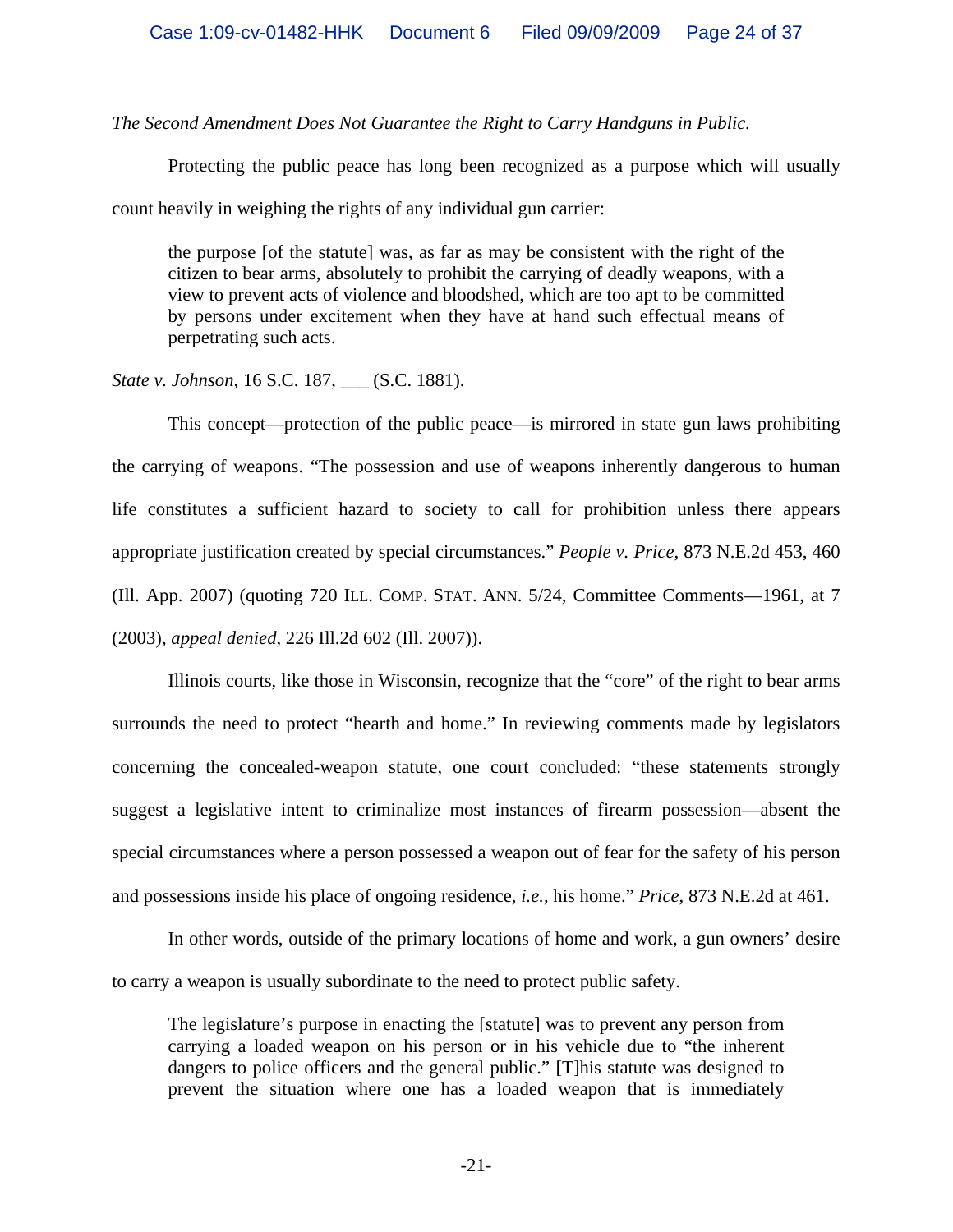accessible, and thus can use it at a moment's notice and place other unsuspecting citizens in harm's way.

*People v. Smythe*, 817 N.E.2d 1100, 1103–1104 (Ill.App. 2004) (citations omitted), *appeal denied*, 829 N.E.2d 793 (Ill. 2004). *See also People v. Marin*, 795 N.E.2d 953, 958–59 (Ill.App. 2003) ("The overall purpose of the [statute] is to protect the public from gun violence. [T]his purpose is accomplished . . . by prohibiting the accessibility to loaded weapons in public places by society at large."), *appeal denied*, 806 N.E.2d 1070 (Ill. 2003).

The court in *Marin* rejected the defendant's contention that the statute contained an implicit *mens rea* requirement; if "intent" were required to show a violation, the statute would fail to prevent many of the situations the statute would otherwise protect against, *e.g.*,

accidents with loaded guns on public streets or the escalation of minor public altercations into gun battles or, as the legislature pointed out, the danger of a police officer stopping a car with a loaded weapon on the passenger seat. [T]hus, otherwise "innocent" motivations may transform into culpable conduct because of the accessibility of weapons as an outlet for subsequently kindled aggression. [T]he underlying activity of possessing or transporting an accessible and loaded weapon is itself dangerous and undesirable, regardless of the intent of the bearer since it may lead to the endangerment of public safety. [A]ccess to a loaded weapon on a public street creates a volatile situation vulnerable to spontaneous lethal aggression in the event of road rage or any other disagreement or dispute. The prevention of the potential metamorphosis of such "innocent" behavior into criminal conduct is rationally related to the purpose of the statute, which is to enhance public safety. Because the legislature has a compelling interest in preventing the possession of guns in public under any such circumstances, the statute is reasonably related to the legislature's purpose of "mak[ing] communities in this state safer and more secure for their inhabitants."

*Marin*, 795 N.E.2d at 962 (citations omitted). *See also Marshall v. Walker*, 958 F.Supp. 359, 365 (N.D. Ill. 1997) (rejecting constitutional challenge to landlord's arrest outside his apartment building for violations of Illinois' concealed-weapons statute) (individuals should be able to walk in public "without apprehension of or danger from violence which develops from unauthorized carrying of firearms and the policy of the statute to conserve and maintain public peace on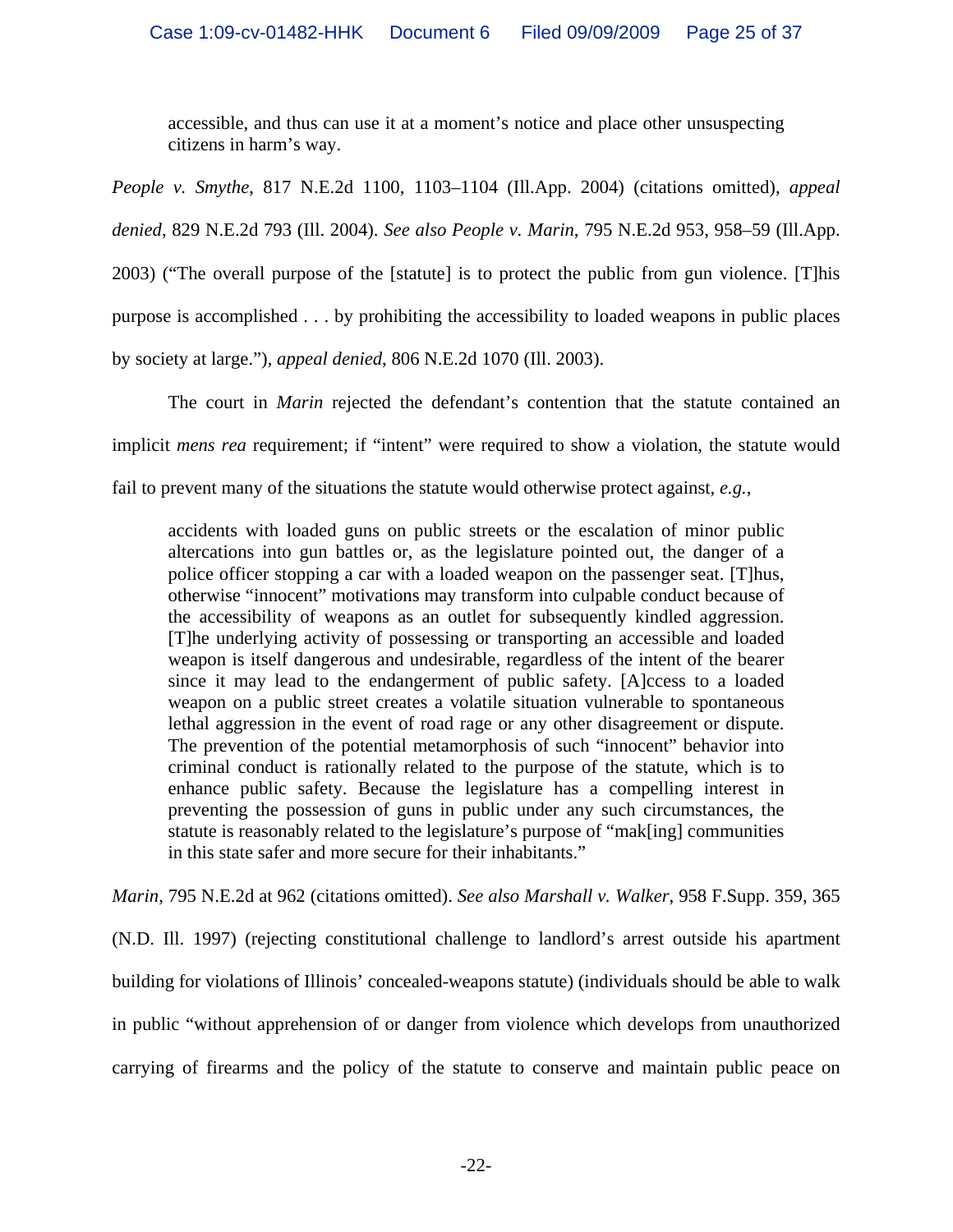sidewalks and streets within the cities . . . .") (quoting *People v. West*, 422 N.E.2d 943, 945 (Ill.App. 1981)).

# *The District Properly Prohibits Carrying Weapons in Public.*

It has been illegal to carry "deadly or dangerous weapons" in public in the District since before the Civil War. *See* Act of Nov. 18, 1858, CORPORATION LAWS OF THE CITY OF WASHINGTON, at 114 ("it shall not hereafter be lawful for any person or persons, to carry or have concealed about their persons any deadly or dangerous weapons, such as a dagger, pistol, bowieknife, dirk-knife or dirk, colt, slung-shot, or brass or other metal knuckles, within the city of Washington . . .") (Robert A. Waters 1853 & 1860); SMF [24.

That law was amended after the turn of the century to make it unlawful to carry a concealed weapon, or "carry openly any such weapon, with intent to unlawfully use the same . . . ." *Cooke v. United States*, 275 F.2d 887, 888 n.1 (D.C. Cir. 1960) (quoting § 855, THE CODE OF LAW FOR THE DISTRICT OF COLUMBIA, at 222–23 (GPO 1911)). Legislation by Congress in 1932 repealed that law, and enacted what became D.C. Official Code § 22-4504, still in effect today, eliminating the requirement that the weapon be carried with intent to use it illegally. *See Cooke*, 275 F.2d at 888 n.1 (discussing Act of July 8, 1932, Pub. L. No. 72-275, 47 Stat. 651); SMF ¶  $25<sup>12</sup>$  That law contained an exception for a person carrying such a weapon "in his dwelling"

<sup>&</sup>lt;sup>12</sup> Because Congress originally enacted this law for the District of Columbia, and because, in the instant suit, "the constitutionality of a[n] Act of Congress affecting the public interest is drawn in question," 28 U.S.C. § 2403(a), the District avers that the Court is required to certify such fact to the Attorney General and permit the United States to intervene. Thus, plaintiffs failed to comply with Fed. R. Civ. P. 5.1, which requires a party "drawing into question the constitutionality of a federal" statute to file and serve notice on the Attorney General of the United States, if the United States is not a party to the suit. *See* Fed. R. Civ. P. 5.1(b), (c) ("court must, under 28 U.S.C. § 2403, certify to the appropriate attorney general that a statute has been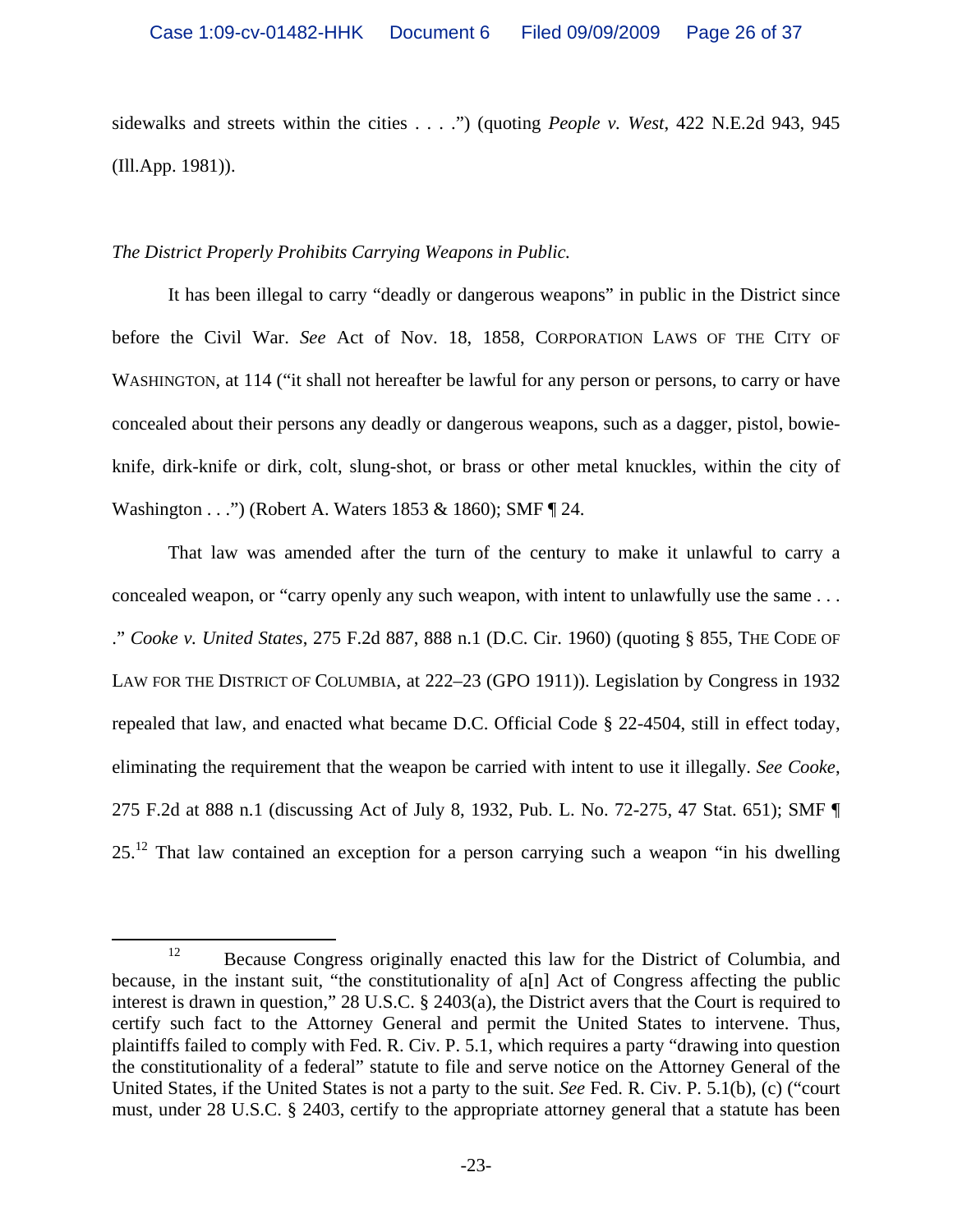house or place of business or on other land possessed by him . . . ." *See* House Rep. No. 767, at 1  $(72<sup>nd</sup> Congress, 1<sup>st</sup> Sess., Mar. 11, 1932); SMF  $\P 25$ .<sup>13</sup>$ 

Congress enacted the law to "provid[e] additional safeguards and more stringent restrictions concerning the sale and possession of dangerous weapons. It was introduced at the request of the Commissioners of the District of Columbia and the need for such legislation is apparent to all citizens." House Rep. No. 767, at 2; SMF ¶ 26.

Ample local and federal case law demonstrates a "history of anti-weapons legislation evidencing the clearest intent to drastically tighten the ban on carrying dangerous weapons [in the District of Columbia]." *Cooke*, 275 F.2d at 889. *See also, e.g., United States v. Shannon*, 144 A.2d 267, 268 (Mun.App. 1958) ("the purpose of the [1953] legislation was to strengthen rather than supplant existing law and to provide 'tighter controls over the possession of dangerous weapons.'") (citing House Rep. No. 3244 (81<sup>st</sup> Congress, May 31, 1951); House Rep. No. 538 (82nd Congress, May 31, 1951); Senate Rep. No. 1989 (82nd Congress, June 30, 1952)). *Cf. United States v. Walker*, 380 A.2d 1388, 1390 n.3 (D.C. 1977) ("the object of the statute . . . is not to prohibit the carrying of a pistol with intent to use it as a weapon, but to forestall the temptation to use it as such by forbidding possession of such an object outside the possessor's home or place of business." (quoting *Mitchell v. United States*, 302 A.2d 216, 217 (D.C. 1973)).<sup>14</sup>

 $\overline{a}$ 

questioned.") (United States may intervene "within 60 days after the notice is filed or after the court certifies the challenge, whichever is earlier.").

<sup>&</sup>lt;sup>13</sup> That exception, and the exemption for law-enforcement officers, remains in place. *See* D.C. Official Code §§ 22-4504.01, 22-4505.

<sup>14</sup> *See also Worthy v. United States*, 420 A.2d 1216, 1218 (D.C. 1980) ("Congress enacted this provision to enforce drastically a prohibition against carrying particular dangerous weapons within the District of Columbia.").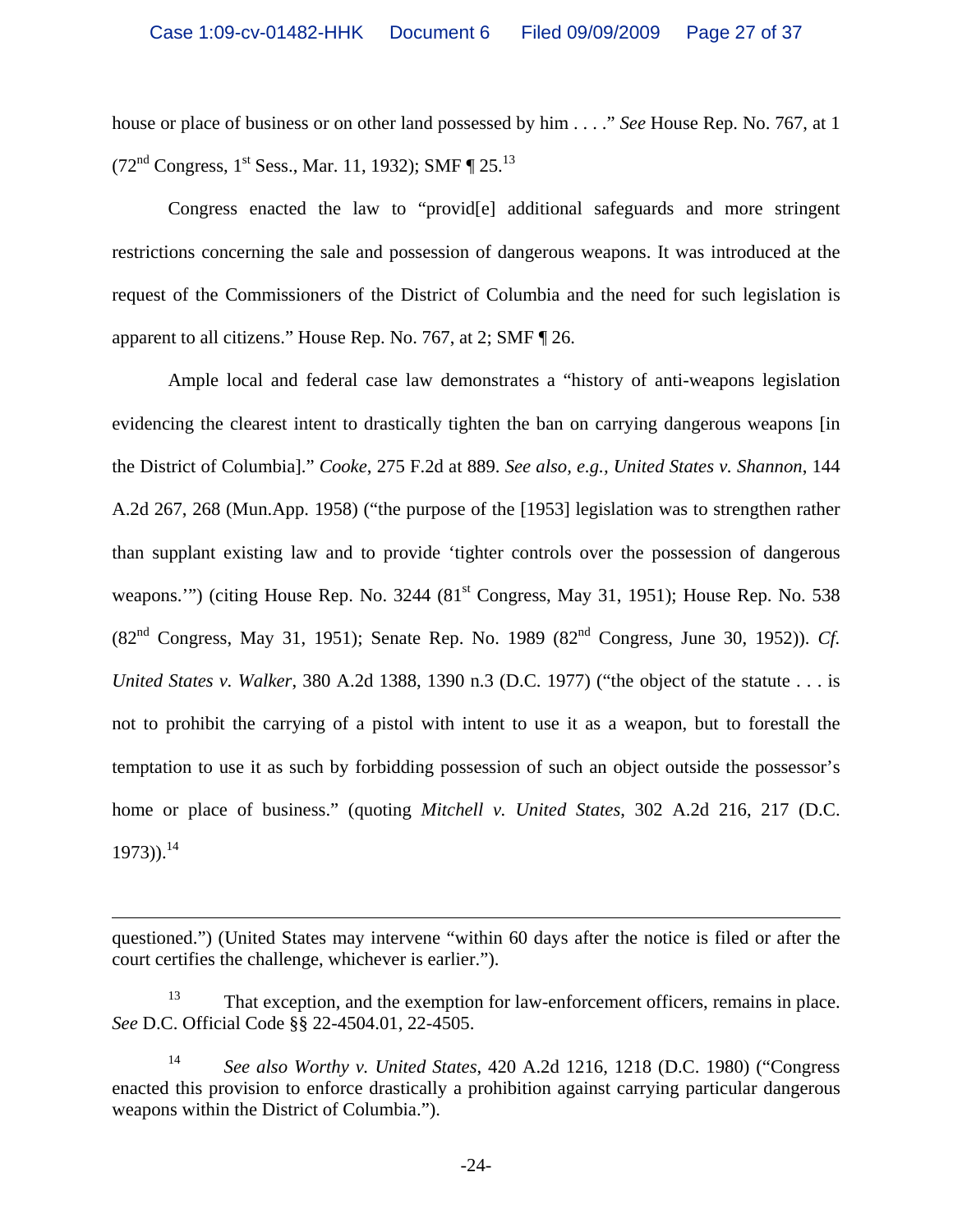The District's prohibition on carrying guns in public easily meets the reasonableness test. There is a "compelling state interest in protecting the public from the hazards involved with certain types of weapons, such as guns." *Cole*, 665 N.W.2d at 344. While the typical plaintiff complains that a prohibition on carrying weapons infringes his right of self-defense in case of a public attack, that contention is outweighed by two primary considerations: "[T]he danger of widespread presence of weapons in public places and police protection against attack in these places. [P]lace and manner regulations which do not restrict possession in homes or businesses do not seem to subvert unduly the self-defense purpose." *Id*. (quoting Michael D. Ridberg, "The Impact of State Constitutional Right to Bear Arms Provisions on State Gun Control Legislation," 38 U. CHI. L. REV. 185, 204 (1970)).

In exempting property owners or persons in their fixed place of business, the legislature was mindful of the need of people to defend their homes and businesses from unlawful intruders and the fact that the police cannot protect every home and every business 24 hours a day. [T]he legislature sought to prevent . . . the mass possession of weapons, which would pose a danger to the public and the police alike. In limiting the allowable possession of weapons to property in which one has ownership, the legislature has balanced a person's need to protect his home or business with the need of the general public and the police to be protected from potential use of weapons in situations unrelated to protecting one's property or business.

*People v. Pulley*, 803 N.E.2d 953, 961 (Ill.App. 2004), *appeal denied*, 809 N.E.2d 1291 (Ill. 2004).

These same considerations apply in the District of Columbia. "Implicit in the statutory proscription . . . is a congressional recognition of the inherent risk of harm to the public of such dangerous instrumentality being carried about the community and away from the residence or business of the possessor." *Walker*, 380 A.2d at 1390. *See also, e.g., White v. United States*, 714 A.2d 115, 119–20 (D.C. 1998) (the "statute was intended 'to prevent a person's having a pistol or dangerous weapon so near him or her that he or she could promptly use it, if prompted to do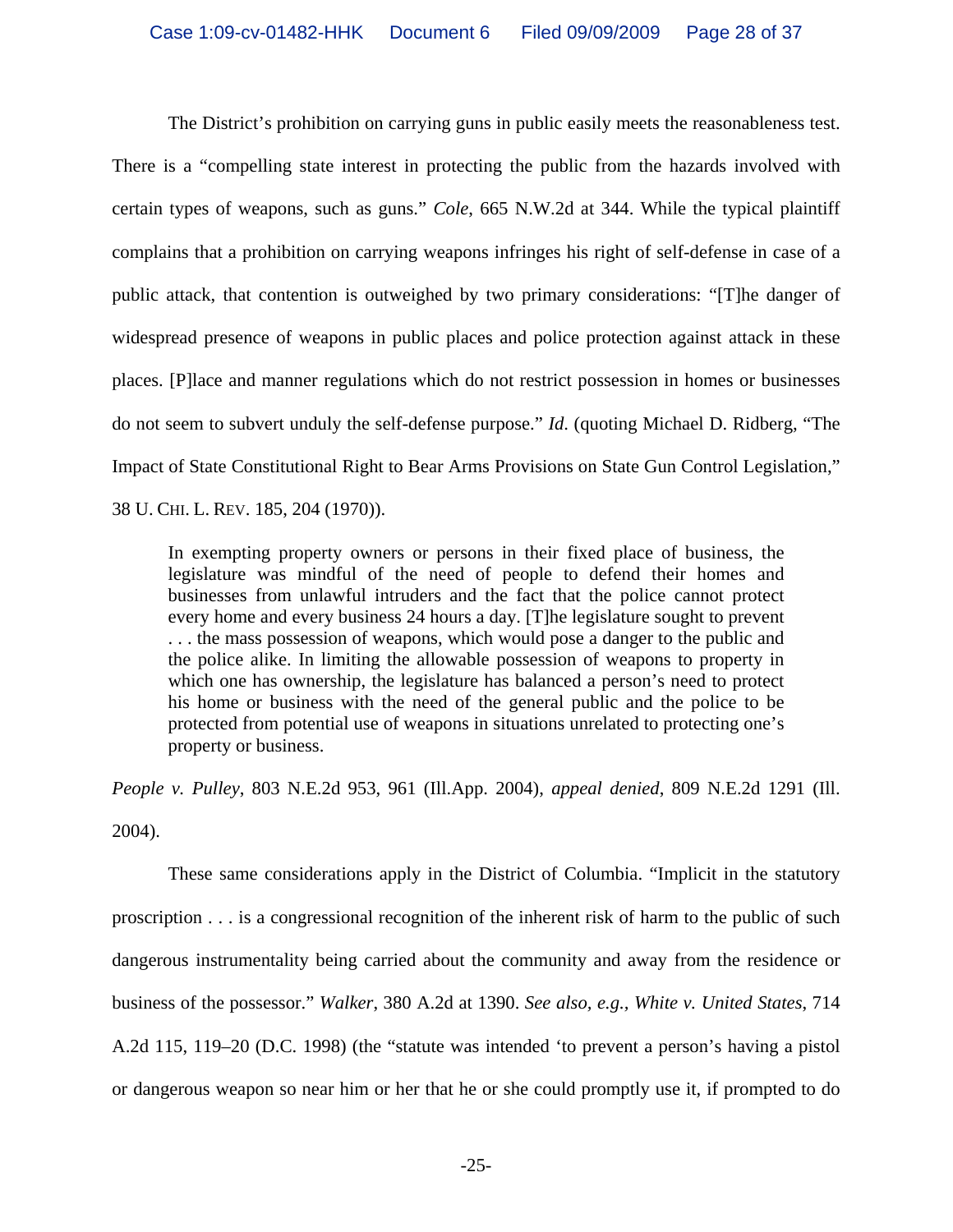so by any violent motive.") (citations omitted)); *Roper v. United States*, 564 A.2d 726, 730 (D.C. 1989) ("It is essentially a crime of possession, designed to keep such dangerous items off the street."). The District avers that these justifications are even *more* compelling here, given the utterly unique status of the District of Columbia as the nation's capital.<sup>15</sup>

Legislation was introduced in Congress last year to substantially limit the ability of the District to regulate firearms. *See* H.R. 6691, the "Second Amendment Enforcement Act," 110<sup>th</sup> Cong.,  $2^{nd}$  Sess. (July 31, 2008); SMF  $\P$  13. That legislation—which had some 135 cosponsors—would have, *inter alia*, repealed the District's prohibition on semiautomatic weapons, *id.,* § 4, repealed the registration requirement, *id.,* § 5, and eliminated criminal penalties for the possession of unregistered firearms, *id.,* § 8. "The District of Columbia shall not have authority to enact laws or regulations that discourage or eliminate the private ownership or use of firearms." *Id*., § 3. Despite that seemingly draconian intrusion on self-rule, essentially requiring the District to define the Second Amendment as broadly as anywhere else in the country, that legislation and subsequent legislation expressly recognized the unique position of the District, and acknowledged the compelling need to continue to prevent the public carrying of dangerous weapons.

A version of the "Second Amendment Enforcement Act" was introduced in the Senate as an amendment, S.A. 575, to Senate Bill 160, which would have "provide[d] the District of

<sup>&</sup>lt;sup>15</sup> Notwithstanding the unique status of the District, plaintiffs are simply wrong to imply that no other city bars the carrying of weapons in public. *See, e.g.*, TOLEDO MUN. CODE §§ 549.02 (carrying concealed weapons prohibited), 549.18 (weapon possession in public places prohibited); MONTGOMERY COUNTY (MD.) CODE §§ 57-10 ("It shall be unlawful for any person to have upon his person, concealed or exposed, or in a motor vehicle where it is readily available for use, any gun designed to use explosive ammunition  $\dots$ "), 57-11(a) ("A person must not sell, transfer, possess, or transport a handgun, rifle, or shotgun, or ammunition for these firearms, in or within 100 yards of a place of public assembly.").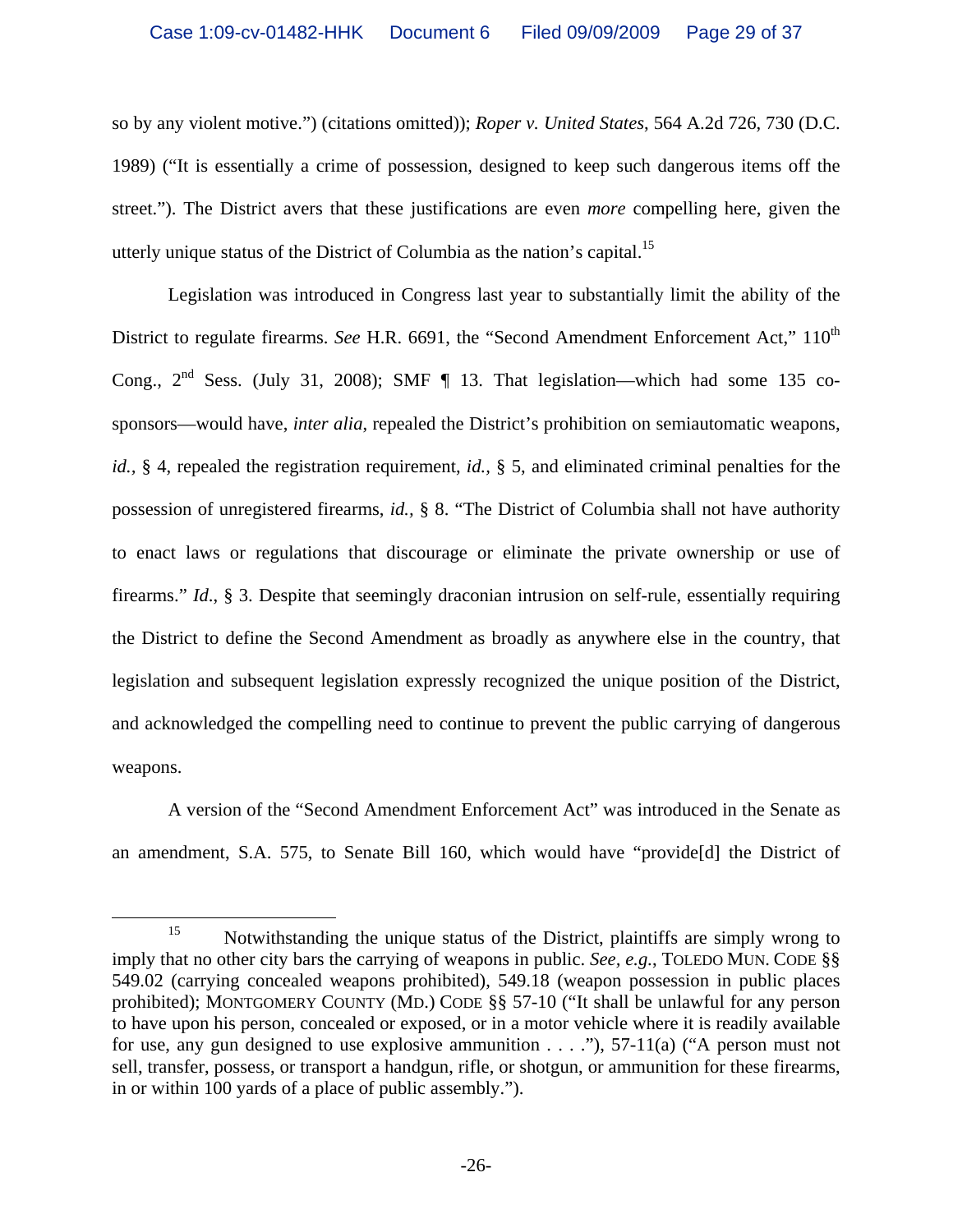Columbia a voting seat and the State of Utah an additional seat in the House of Representatives." *See* 155 Cong. Rec. S2507-08, 2541 (Feb. 26, 2009); SMF ¶ 16. That amendment, which had 22 co-sponsors (and eventually passed by a vote of 62 to 36), explicitly noted: "Nothing in the previous two sentences shall be construed to prohibit the District of Columbia from regulating or prohibiting the carrying of firearms by a person, either concealed or openly, other than at the person's dwelling place, place of business, or on other land possessed by the person." S.A. 575, § 3, 155 Cong. Rec. S2490 (Feb. 25, 2009); SMF ¶ 16.

Thus, even those members of Congress most supportive of the broad reading of the Second Amendment urged by plaintiffs here recognize that continuing the prohibition on carrying dangerous weapons in public in the District is in the best interests of public order and safety.

The Supreme Court recognized the power of government to ban the carrying of weapons in "sensitive places." *Heller*, 128 S. Ct. at 2817. While plaintiffs claim that such presumptions of lawfulness may be overcome in "appropriate circumstances," P.Mem. at 8–9, they never identify what those circumstances might be. Although plaintiffs argue that they should have the right to carry weapons anywhere in the District, perhaps only certain "exclusion zones" within the District would be appropriate "no carry" areas, depending on the proximity to critical facilities or gatherings of "important" people. It should go without saying that the logistical and administrative difficulties in defining and enforcing such a system would be monumental.

Defendants aver that the whole of the District of Columbia should be considered a "sensitive" place, given its dense concentration of iconic structures, government facilities, embassies, and regular meetings of diplomats and leaders from around the world. *See Hearing on the Impact of Proposed Legislation on the District of Columbia's Gun Laws Before the House* 

-27-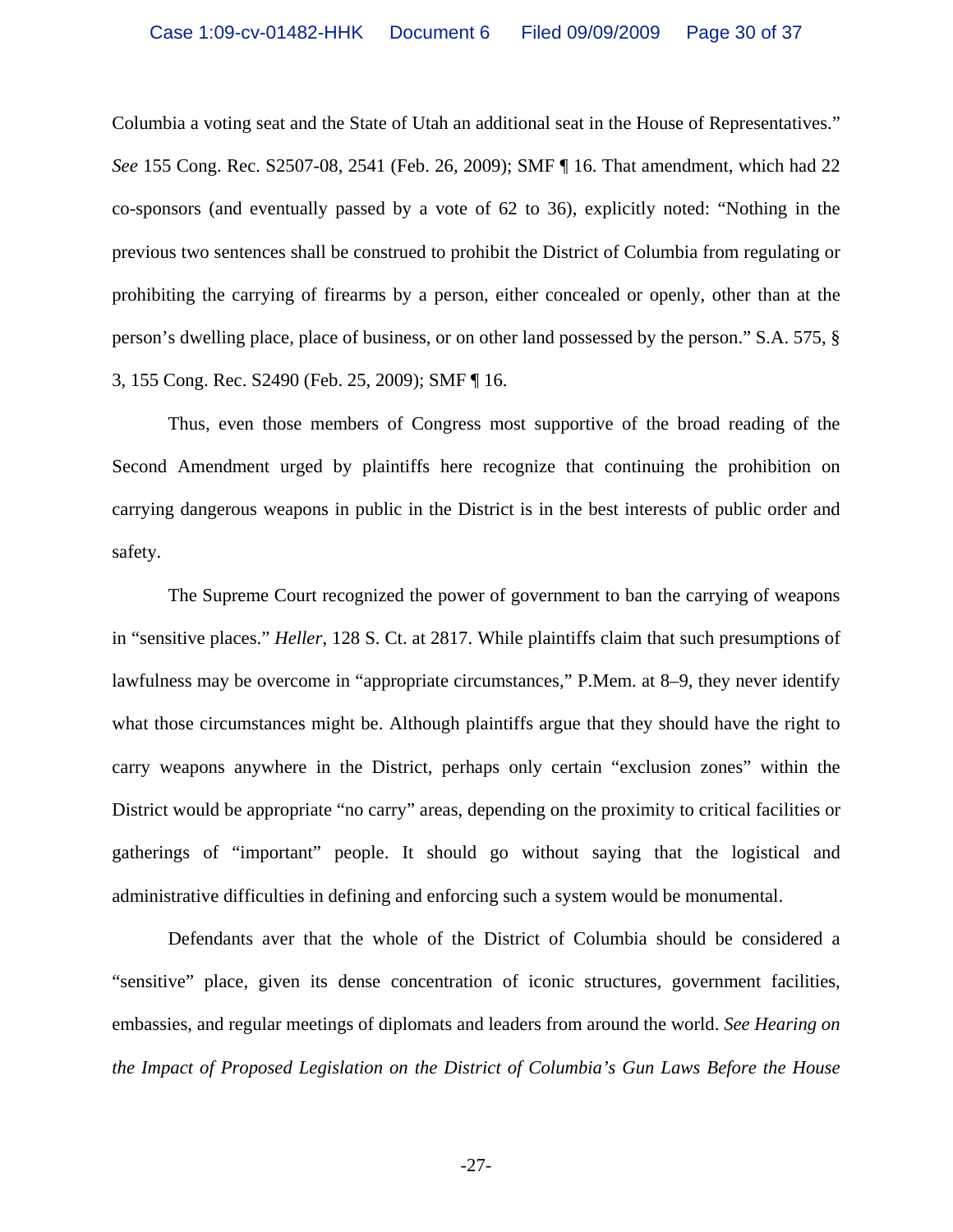*Comm. on Oversight & Government Reform* (Sept. 9, 2008) (Testimony of Cathy L. Lanier, Chief of Police) at 5 ("[T]he District of Columbia, as the seat of the Federal government, with its multitude of critical official and symbolic buildings, monuments, and events, and high-profile public officials traversing its streets every day, is a city filled with "sensitive" places. Our laws should reflect that reality.").

### *The District's Gun Laws Do Not Violate the Right to Travel.*

 Plaintiffs assert that the District's "residence-based discrimination" in its firearms laws violates their rights. P.Mem. at 14. Plaintiffs do not provide a single controlling or persuasive case on point. Indeed, of the 16 pages of their brief, barely two and a half are devoted to this topic.

 A law implicates the right to travel in three situations—when it actually deters travel, when impeding travel is its primary objective, or when it uses a classification that penalizes the exercise of the right. *Attorney General of N.Y. v. Soto-Lopez*, 476 U.S. 898, 903 (1986); *Kansas v. United States*, 16 F.3d 436, 441 (D.C. Cir. 1994). The District avers that, on its face, District law does none of these things. Travel through or into the District is not deterred, in that any citizen legally possessing a handgun may lawfully transport that weapon under the provisions of federal law, as discussed *infra*. Nor were the restrictions *designed* to impede travel; their purpose is the obvious and important goal of protecting public safety. The potential inconveniences visited on plaintiffs by District law does not violate their right to travel. "[S]omething more than a negligible or minimal impact on the right to travel is required . . . ." *Kansas*, 16 F.3d at 442 (quoting *Soto-Lopez*, 476 U.S. at 921 (O'Connor, J., dissenting)).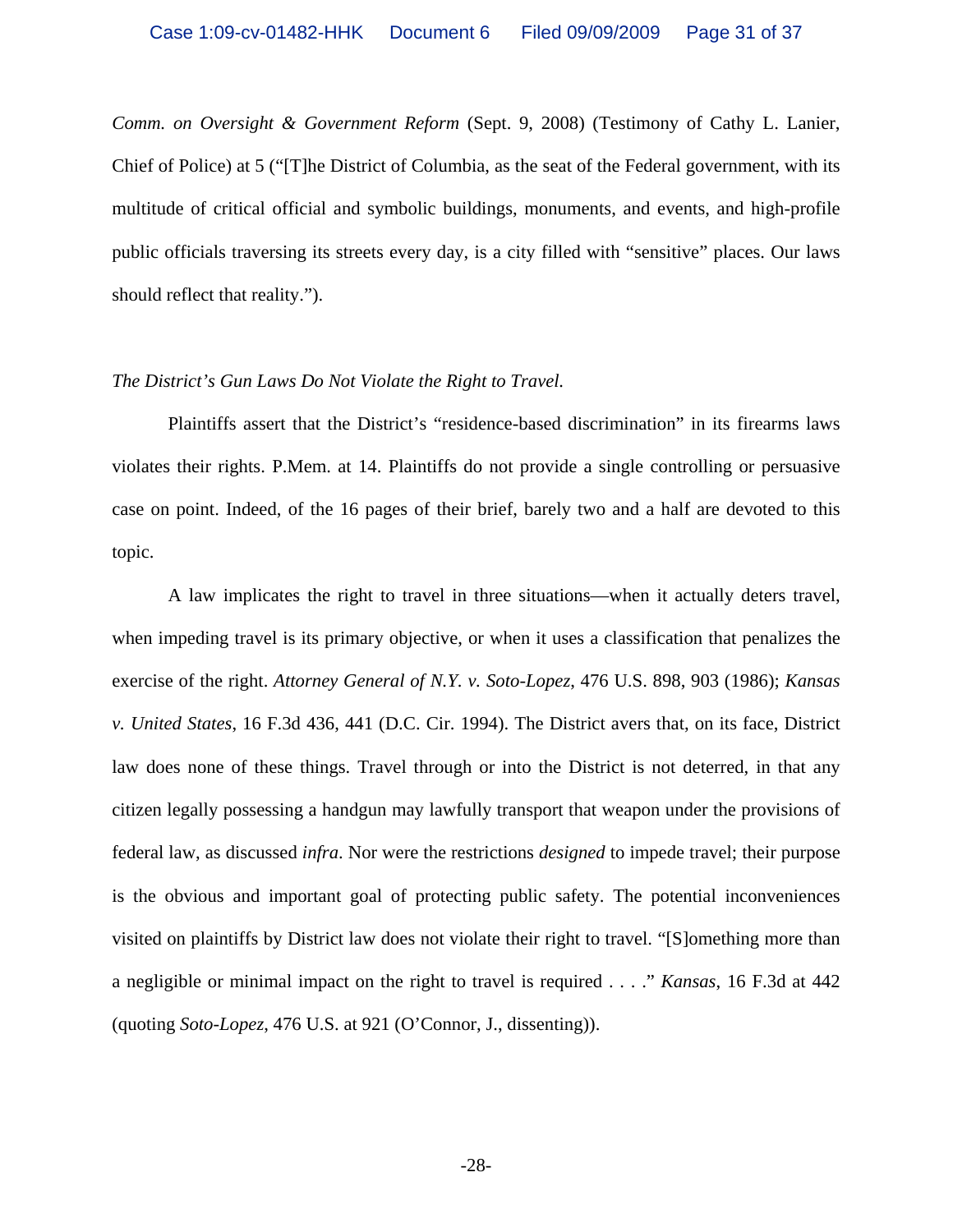The long-recognized right to travel is frequently thought to be another manifestation of the rights guaranteed by the "privileges and immunities" language in the Constitution. *See Soto-Lopez*, 476 U.S. at 902 (citing Privileges and Immunities Clause, Art. IV, and Privileges and Immunities Clause of the Fourteenth Amendment) (citations omitted). But only those activities "sufficiently basic to the livelihood of the Nation" are encompassed in the right. *Supreme Court of Virginia v. Friedman*, 487 U.S. 59, 64 (1988) (quoting *Baldwin v. Montana Fish & Game Comm'n*, 436 U.S. 371, 388 (1978)). *Cf. Memorial Hosp. v. Maricopa County*, 415 U.S. 250, 221 (1974) (right to travel "must be seen as insuring new residents the same right to vital government benefits and privileges in the States to which they migrate as are enjoyed by other residents.").

 A law will survive such a challenge if it has a "substantial" interest that is "closely" related to the means employed to differentiate between residents and non-residents. *Bach v. Pataki*, 408 F.3d 75, 88 n.27 (2<sup>nd</sup> Cir. 2005) (citing *Toomer v. Witsell*, 334 U.S. 385, 399 (1948) and *Friedman*, 487 U.S. at 65).

 But non-residents are not guaranteed all the rights enjoyed by *bona fide* residents. *Toomer*, 334 U.S. at 396. Perhaps intentionally, plaintiffs conflate *bona fide* residence requirements (which differentiate between residents and nonresidents) with "durational," fixedpoint or fixed-date residence requirements, which treat individuals differently depending on the time they entered the state. *See, e.g., Soto-Lopez*, 476 U.S. at 903 n.3. Only the *latter* are subject to "intensified scrutiny."

A bona fide residence requirement, appropriately defined and uniformly applied, furthers the substantial state interest in assuring that services provided for its residents are enjoyed only by residents. Such a requirement . . . [generally] does not burden or penalize the constitutional right of interstate travel, for any person is free to move to a State and to establish residence there.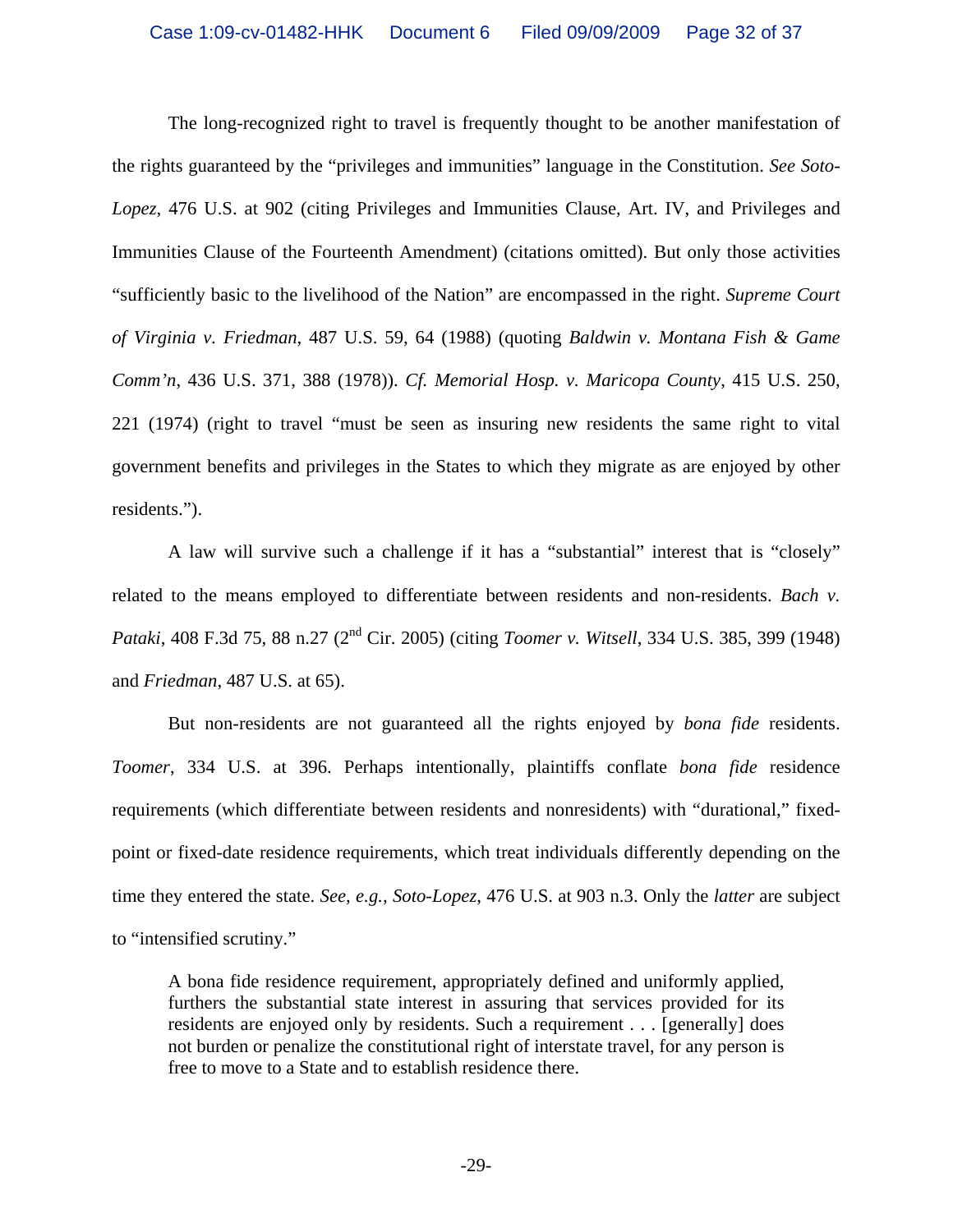*Id*. (alteration in original) (quoting *Martinez v. Bynum*, 461 U.S. 321, 328–29 (1983)).

Here, the District's requirement that only residents are permitted to register their handguns easily fits this test as a *bona fide* residence requirement. In *Bach*, a resident of Virginia who possessed a concealed-weapon permit from that state alleged that New York's refusal to recognize such permits violated his right to travel. *Bach v. Pataki*, 289 F.Supp.2d 217, 222 (N.D.N.Y. 2003), *affirmed*, 408 F.3d 75 (2nd Cir. 2005), *cert. denied*, 546 U.S. 1174 (2006). The

trial court rejected that claim, finding that

New York's permit scheme bears a close relationship to substantial and valid reasons for the disparate treatment of nonresident travelers, beyond the mere fact that they are citizens of other states. \* \* \*

[The regulations are] designed to provide a method of recording information on the identity of persons possessing such weapons and the weapons themselves. Thus, the proper processing of permit applications is "vitally essential to public order and safety."

*Bach*, 289 F.Supp.2d at 227 (quoting *Federation of N.Y. State Rifle & Pistol Clubs, Inc. v.* 

*McGuire*, 420 N.Y.S.2d 602, 603 (N.Y.Sup.Ct. 1979) (additional citations omitted)).

The court agreed with the defendants that

[t]he practical implications of requiring New York to accept applications from all nonresidents are apparent. First, the strain on investigatory resources would be significantly increased. More importantly, however, the ability to obtain, and verify, information would be negatively impacted were New York officials required to make inquiries in other states.

[T]he administrative problems in investigating, monitoring, enforcing and revoking permits where the applicant does not have residency, employment or business ties with New York and the resultant likelihood of errors, would be inimical to New York's scheme of licensing firearms as a means of controlling their possession for the public good. Accordingly, as the state defendants contend, New York acted reasonably in denying the privilege to those with relatively remote contacts to New York. Likewise, allowing nonresidents with licenses from other states to carry weapons in New York without complying with New York requirements has the potential to present administrative problems and interfere with the achievement of New York's licensing goals.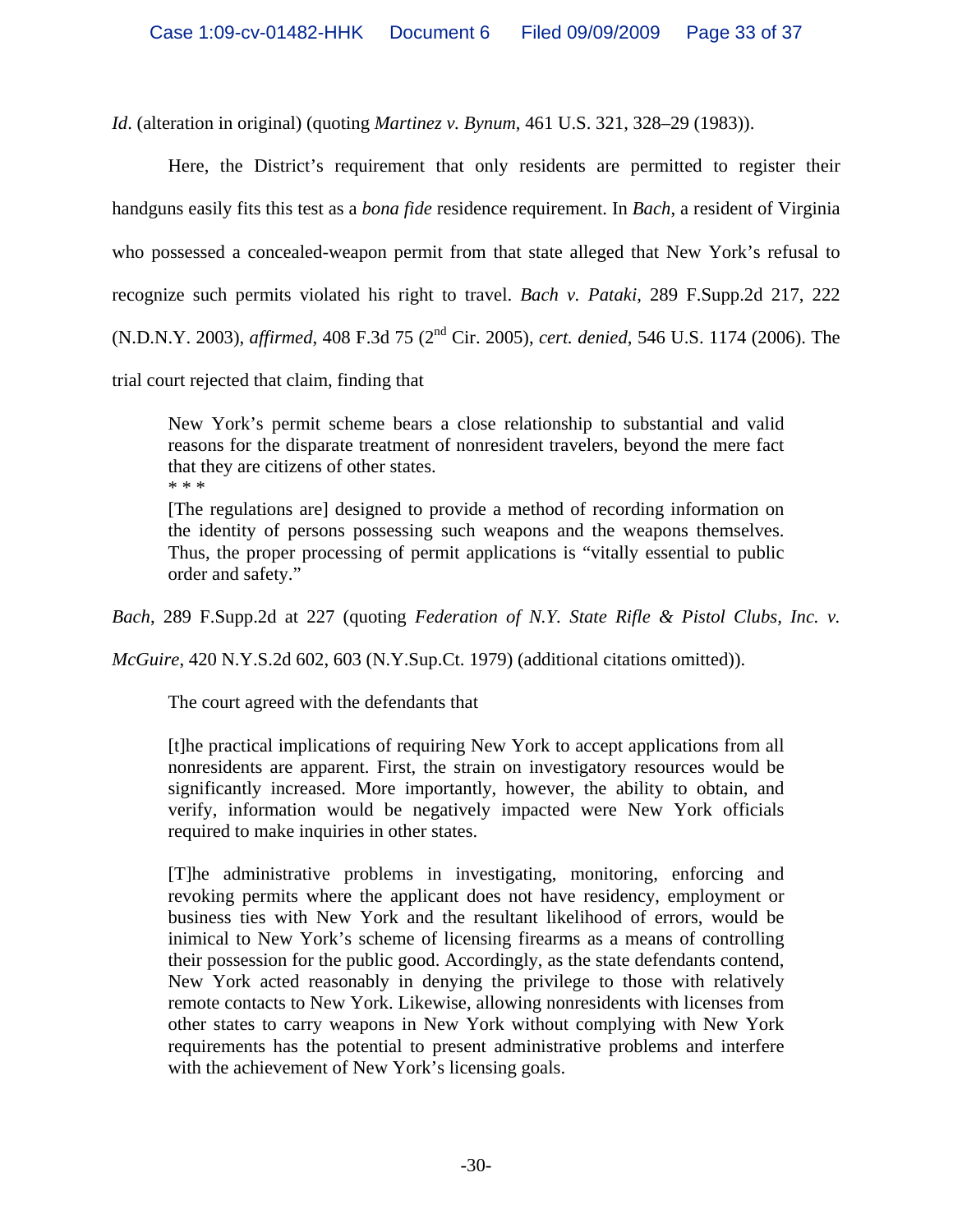*Bach*, 289 F.Supp. 2d at 227–28.

 The Second Circuit affirmed, holding that "New York's interest in monitoring gun licensees is substantial and that New York's restriction of licenses to residents and persons working primarily within the State is sufficiently related to this interest . . . ." *Bach*, 408 F.3d at 87.

The State can only monitor those activities that actually take place in New York. Thus, New York can best monitor the behavior of those licensees who spend significant amounts of time in the State. By limiting applications to residents and in-state workers, New York captures this pool of persons. It would be much more difficult for New York to monitor the behavior of mere visitors like Bach, whose lives are spent elsewhere.

*Id.* at 92.<sup>16</sup>

 The identical situation obtains here. The District's interest in monitoring gun licensees has a substantial public-safety justification amply supporting the differential treatment of nonresidents.17 Consequently, each plaintiff's right to travel is not infringed. *See also Torraco v.* 

The Committee believes that the District must maintain a strong firearms' registration law because it is part of a sound gun policy. Registration is critical because it: gives law enforcement essential information about firearm ownership, allows officers to determine in advance whether individuals involved in a call may have firearms, facilitates the return of lost or stolen firearms to their rightful owners, assists law enforcement in determining whether registered owners are eligible to possess firearms or have fallen into a prohibited class, permits officers to charge individuals with a crime if an individual is in possession of an unregistered firearm, and permits officers to seize unregistered weapons.

*See also Hearing on the Firearms Control Amendment Act of 2008 Before the Council of the District of Columbia Committee on Public Safety & the Judiciary* (Oct. 1, 2008) (Testimony of Cathy L. Lanier, Chief of Police) ("I think that the registration process for firearms is vital and enhances public safety. It enables MPD to verify eligibility through a local background check, a process that has been found to reduce homicide rates. It also

<sup>&</sup>lt;sup>16</sup> The Second Circuit made its decision assuming (without deciding) "that entitlement to a New York carry license is a privilege under Article IV." *Id*. at 91.

<sup>17</sup> *See* FCAA Rep. at 3–4: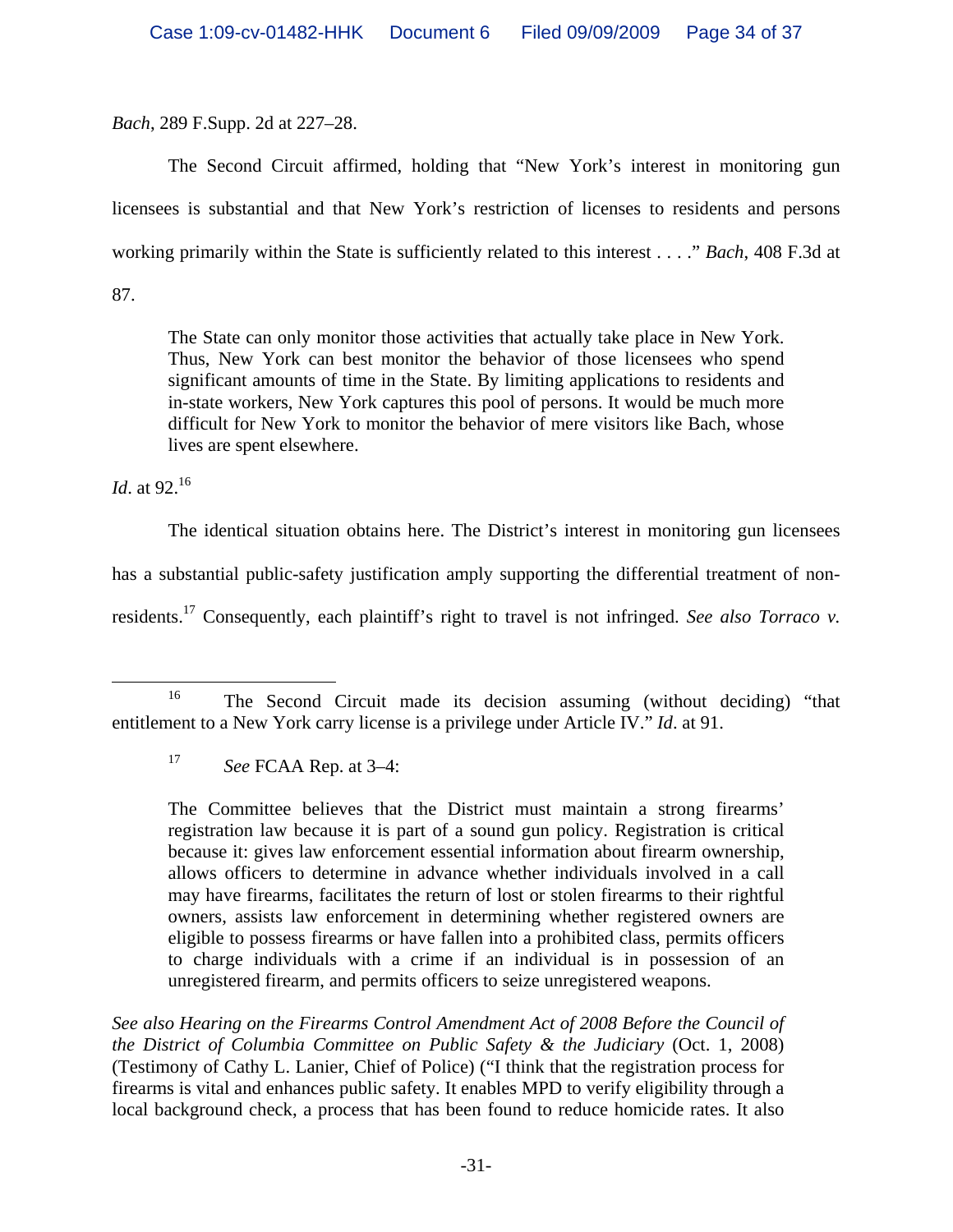*Port Authority of N.Y. & N.J.*, 539 F.Supp.2d 632, 652 (E.D.N.Y. 2008) ("refusal to allow the transport of a firearm is not sufficiently material to infringe upon that right [to travel]. It does not rise to the level of receiving medical care, or subsistence benefits, or earning a living.") (citations omitted); *Pencak v. Concealed Weapon Licensing Bd. of County of St. Clair*, 872 F.Supp. 410, 414 (E.D. Mich. 1994) ("Plaintiff has cited no authority for the proposition that denial of a concealed weapon permit deters migration, penalizes the right to travel, or that a concealed weapons permit is a 'vital government benefit and privilege.'"); *id*. ("A concealed weapons license is not even a government benefit that rises to the level of benefits deemed by the United States Supreme Court as not vital, such as lower university tuition, or suing for divorce.") (citations omitted).

 Notwithstanding this conclusion, federal law provides protections for individuals who wish to transport their lawful firearms. Congress enacted the Firearms Owners' Protection Act, Pub. L. 99-360, § 1(a), 100 Stat. 766 (July 8, 1986), *codified at* 18 U.S.C. § 926A ("FOPA"), to allow what the plaintiffs here assert, at least implicitly, the right to do, *i.e.*, to transport their weapons from place to place without restriction by intervening jurisdictions. FOPA provides that a person

shall be entitled to transport a firearm for any lawful purpose from any place where he may lawfully possess and carry such firearm to any other place where he may lawfully possess and carry such firearm if, during such transportation the firearm is unloaded, and neither the firearm nor any ammunition being transported is readily accessible or is directly accessible from the passenger compartment of such transporting vehicle: *Provided*, That in the case of a vehicle without a compartment separate from the driver's compartment the firearm or ammunition shall be contained in a locked container other than the glove compartment or console.

 $\overline{a}$ 

provides an opportunity to educate registrants about vital laws, responsibilities, and safety.").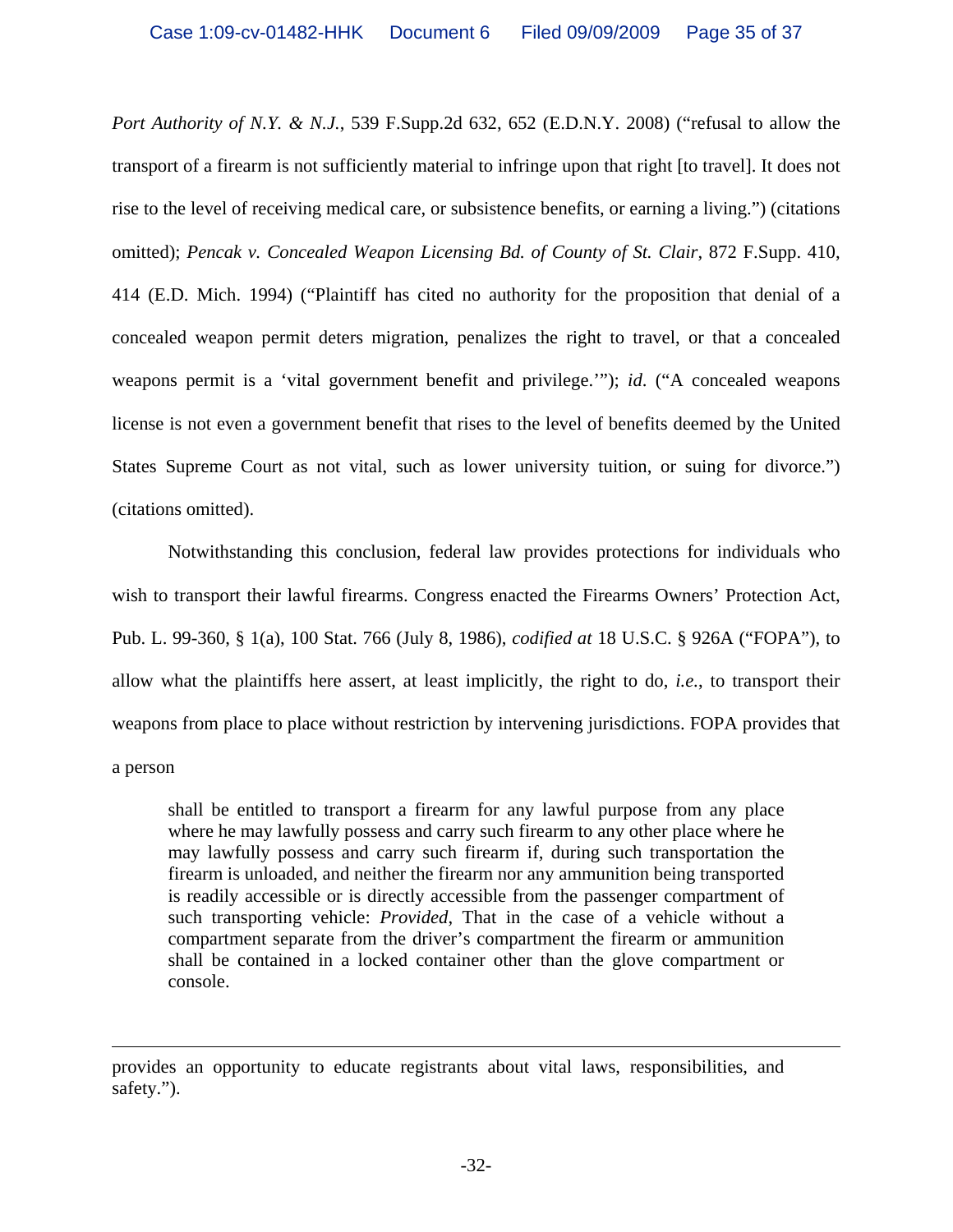18 U.S.C. § 926A.

Plaintiffs never mention FOPA, although the reasons for that omission are not hard to guess. *See* Complaint ¶ 32 (plaintiff Raymond was arrested with a loaded handgun in his car's center console). Other gun owners have tried, unsuccessfully, to invoke FOPA in claiming that a jurisdiction's gun restrictions violate their "right to travel." *See, e.g., Torraco*, 539 F.Supp.2d at 652; *In re Two Seized Firearms*, 602 A.2d 728, 731 (N.J. 1992) ("Although enacted to assure to gun owners freedom to travel from state to state with weapons legally possessed in the state of residence, the statute qualifies that freedom with the sensible accommodation of each state's right to ensure the safety, health, and welfare of its own citizens.").<sup>18</sup> Compliance with FOPA gives plaintiffs all the protections they are entitled to in travels to and through the District.

# IV. Conclusion

 Prohibiting the carrying of weapons in public, and restricting registration of handguns to District residents, serve important goals of public safety, especially here, in the nation's capital. The District need not observe the lowest common denominator of gun control among the various states. For the foregoing reasons, defendants move for summary judgment. A proposed Order is attached hereto.

DATE: September 9, 2009 Respectfully submitted,

 PETER J. NICKLES Attorney General for the District of Columbia

<sup>&</sup>lt;sup>18</sup> In this case, the defendant sought the return of two forfeited handguns. He argued that, because his home state of Florida did not prohibit carrying a loaded handgun in the glove compartment, New Jersey should permit such possession for non-residents travelling through the state. "We find that no principle of constitutional doctrine or of federal supremacy over the interstate transportation of weapons compels that result. New Jersey need not observe the lowest common denominator of gun control among the various states." *Id*. at 728–29.